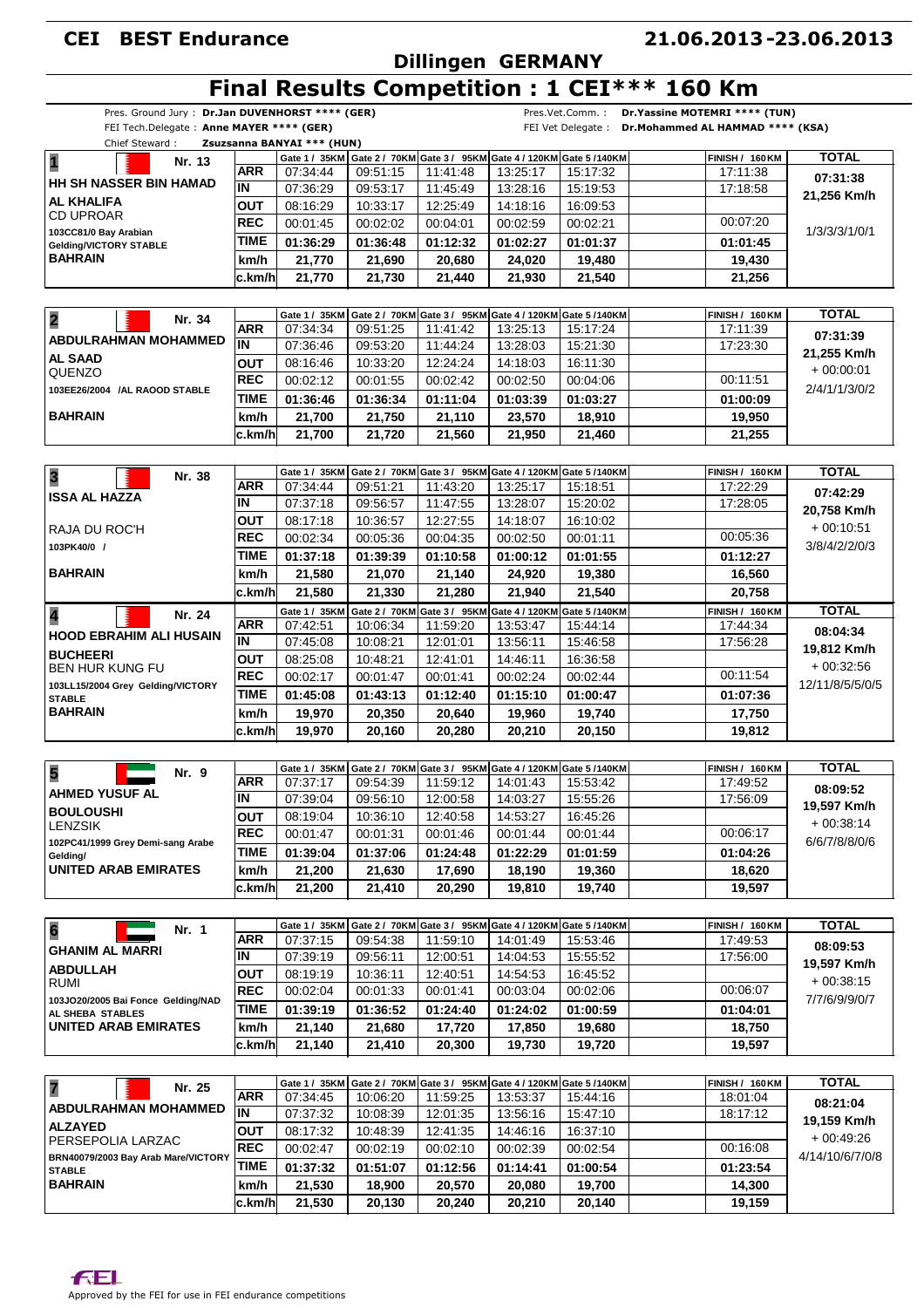### **Dillingen GERMANY**

#### **21.06.2013 23.06.2013 -**

### **Final Results Competition : 1 CEI\*\*\* 160 Km**

| Pres. Ground Jury: Dr.Jan DUVENHORST **** (GER)<br>FEI Tech.Delegate: Anne MAYER **** (GER) |             |                            |                                               |               |                                                                        | Pres.Vet.Comm.:<br>FEI Vet Delegate: | Dr. Yassine MOTEMRI **** (TUN)<br>Dr.Mohammed AL HAMMAD **** (KSA) |                   |
|---------------------------------------------------------------------------------------------|-------------|----------------------------|-----------------------------------------------|---------------|------------------------------------------------------------------------|--------------------------------------|--------------------------------------------------------------------|-------------------|
| Chief Steward:                                                                              |             | Zsuzsanna BANYAI *** (HUN) |                                               |               |                                                                        |                                      |                                                                    |                   |
| 8<br>Nr. 18                                                                                 |             |                            | Gate 1 / 35KM   Gate 2 / 70KM   Gate 3 / 95KM |               | Gate 4 / 120KM Gate 5 /140KM                                           |                                      | <b>FINISH / 160 KM</b>                                             | <b>TOTAL</b>      |
| ALI HASSAN AL FARIS                                                                         | ARR         | 07:42:35                   | 10:06:15                                      | 12:07:04      | 14:11:09                                                               | 16:08:50                             | 18:03:38                                                           | 08:23:38          |
|                                                                                             | ΙN          | 07:45:41                   | 10:10:30                                      | 12:13:22      | 14:17:33                                                               | 16:13:03                             | 18:12:23                                                           | 19.061 Km/h       |
| KILIM DE FIGNOLS                                                                            | OUT         | 08:25:41                   | 10:50:30                                      | 12:53:22      | 15:07:33                                                               | 17:03:03                             |                                                                    | $+00:52:00$       |
| 103FK57/0 Gelding/                                                                          | <b>REC</b>  | 00:03:06                   | 00:04:15                                      | 00:06:18      | 00:06:24                                                               | 00:04:13                             | 00:08:45                                                           | 14/15/12/10/10/0/ |
|                                                                                             | <b>TIME</b> | 01:45:41                   | 01:44:49                                      | 01:22:52      | 01:24:11                                                               | 01:05:30                             | 01:00:35                                                           |                   |
| <b>OMAN</b>                                                                                 | km/h        | 19,870                     | 20.030                                        | 18,100        | 17.820                                                                 | 18.320                               | 19,810                                                             |                   |
|                                                                                             | c.km/h      | 19,870                     | 19,950                                        | 19,430        | 19,070                                                                 | 18,960                               | 19,061                                                             |                   |
| 9<br>Nr. 3                                                                                  |             | Gate 1 / 35KM              |                                               |               | Gate 2 / 70KM Gate 3 / 95KM Gate 4 / 120KM Gate 5 /140KM               |                                      | <b>FINISH / 160 KM</b>                                             | <b>TOTAL</b>      |
|                                                                                             | <b>ARR</b>  | 07:53:43                   | 10:30:37                                      | 12:30:13      | 14:28:51                                                               | 16:23:06                             | 18:10:34                                                           | 08:30:34          |
| ARNOLD SABRINA                                                                              | IN          | 07:55:30                   | 10:31:56                                      | 12:32:01      | 14:31:43                                                               | 16:25:40                             | 18:20:51                                                           | 18,803 Km/h       |
|                                                                                             | <b>OUT</b>  | 08:35:30                   | 11:11:56                                      | 13:12:01      | 15:21:43                                                               | 17:15:40                             |                                                                    | $+00.58.56$       |
| SALTAN OX                                                                                   | <b>REC</b>  | 00:01:47                   | 00:01:19                                      | 00:01:48      | 00:02:52                                                               | 00:02:34                             | 00:10:17                                                           |                   |
| 102QG57/2002 Chestnut Ox<br>Gelding/ADOLF ARNOLD                                            | <b>TIME</b> | 01:55:30                   | 01:56:26                                      | 01:20:05      | 01:19:42                                                               | 01:03:57                             | 00:54:54                                                           | 22/20/16/12/12/0/ |
| <b>GERMANY</b>                                                                              | km/h        | 18,180                     | 18,040                                        | 18,730        | 18,820                                                                 | 18,760                               | 21,860                                                             |                   |
|                                                                                             | c.km/hl     | 18,180                     | 18,110                                        | 18,270        | 18,380                                                                 | 18,430                               | 18,803                                                             |                   |
|                                                                                             |             | Gate 1 / 35KM              |                                               |               | Gate 2 / 70KM Gate 3 / 95KM Gate 4 / 120KM Gate 5 /140KM               |                                      | <b>FINISH / 160 KM</b>                                             | <b>TOTAL</b>      |
| 10<br>Nr. 23                                                                                | <b>ARR</b>  | 07:53:31                   | 10:30:00                                      | 12:30:19      | 14:28:53                                                               | 16:23:03                             | 18:15:18                                                           |                   |
| <b>GARATTI SIMONA</b>                                                                       | ΙN          | 07:54:44                   | 10:31:06                                      | 12:31:04      | 14:29:49                                                               | 16:24:22                             | 18:18:04                                                           | 08:35:18          |
|                                                                                             | <b>OUT</b>  | 08:34:44                   | 11:11:06                                      | 13:11:04      | 15:19:49                                                               | 17:14:22                             |                                                                    | 18,630 Km/h       |
| <b>ALTA GRACIA</b>                                                                          | <b>REC</b>  | 00:01:13                   | 00:01:06                                      | 00:00:45      | 00:00:56                                                               | 00:01:19                             | 00:02:46                                                           | $+01:03:40$       |
| 103DV45/2003 Grey Mare/                                                                     | <b>TIME</b> |                            |                                               |               |                                                                        |                                      |                                                                    | 20/19/15/11/11/0/ |
|                                                                                             |             | 01:54:44                   | 01:56:22                                      | 01:19:58      | 01:18:45                                                               | 01:04:33                             | 01:00:56                                                           |                   |
| <b>ITALY</b>                                                                                | km/h        | 18,300                     | 18,050                                        | 18,760        | 19,050                                                                 | 18,590                               | 19,690                                                             |                   |
|                                                                                             | c.km/h      | 18,300                     | 18,170                                        | 18,320        | 18,470                                                                 | 18,490                               | 18,630                                                             |                   |
| 11<br>Nr. 7                                                                                 |             | Gate 1 / 35KM              |                                               |               | Gate 2 / 70KM Gate 3 / 95KM Gate 4 / 120KM Gate 5 /140KM               |                                      | <b>FINISH / 160 KM</b>                                             | <b>TOTAL</b>      |
| <b>FÖRSTER GABRIELA</b>                                                                     | ARR         | 07:53:30                   | 10:30:11                                      | 12:29:55      | 14:31:31                                                               | 16:28:14                             | 18:26:45                                                           | 08:46:45          |
|                                                                                             | IN          | 07:56:31                   | 10:32:16                                      | 12:34:19      | 14:36:45                                                               | 16:33:09                             | 18:35:57                                                           | 18,225 Km/h       |
| PRICELESS GOLD                                                                              | OUT         | 08:36:31                   | 11:12:16                                      | 13:14:19      | 15:26:45                                                               | 17:23:09                             |                                                                    | $+01:15:07$       |
| USA10795/1998 Grey Arab                                                                     | <b>REC</b>  | 00:03:01                   | 00:02:05                                      | 00:04:24      | 00:05:14                                                               | 00:04:55                             | 00:09:12                                                           | 23/22/19/14/13/0/ |
| Gelding/GABRIELA FÖRSTER                                                                    | <b>TIME</b> | 01:56:31                   | 01:55:45                                      | 01:22:03      | 01:22:26                                                               | 01:06:24                             | 01:03:36                                                           |                   |
| <b>GERMANY</b>                                                                              | km/h        | 18,020                     | 18,140                                        | 18,280        | 18,200                                                                 | 18,070                               | 18,870                                                             |                   |
|                                                                                             | c.km/hl     | 18,020                     | 18,080                                        | 18,130        | 18,150                                                                 | 18,140                               | 18,225                                                             |                   |
| Nr. 5<br>12                                                                                 |             |                            |                                               |               | Gate 1 / 35KM Gate 2 / 70KM Gate 3 / 95KM Gate 4 / 120KM Gate 5 /140KM |                                      | <b>FINISH / 160 KM</b>                                             | <b>TOTAL</b>      |
|                                                                                             | <b>ARR</b>  | 07:50:12                   | 10:29:08                                      | 12:32:51      | 14:36:26                                                               | 16:32:29                             | 18:26:54                                                           | 08:46:54          |
| <b>BERTONI CARLETTO</b>                                                                     | ΙN          | 07:51:44                   | 10:31:05                                      | 12:35:02      | 14:39:08                                                               | 16:36:05                             | 18:34:26                                                           | 18,220 Km/h       |
|                                                                                             | OUT         | 08:31:44                   | 11:11:05                                      | 13:15:02      | 15:29:08                                                               | 17:26:05                             |                                                                    |                   |
| EL JAMILA                                                                                   | <b>REC</b>  | 00:01:32                   | 00:01:57                                      | 00:02:11      | 00:02:42                                                               | 00:03:36                             | 00:07:32                                                           | $+01:15:16$       |
| ITA41283/1998 Mare/                                                                         | <b>TIME</b> | 01:51:44                   | 01:59:21                                      | 01:23:57      | 01:24:06                                                               | 01:06:57                             | 01:00:49                                                           | 18/18/20/16/14/0/ |
| <b>ITALY</b>                                                                                | km/h        | 18,790                     | 17,600                                        | 17,870        | 17,840                                                                 | 17,920                               | 19,730                                                             |                   |
|                                                                                             | c.km/h      | 18,790                     | 18,180                                        | 18,090        | 18,040                                                                 | 18,020                               | 18.220                                                             |                   |
|                                                                                             |             | Gate 1 / 35KM              |                                               |               | Gate 2 / 70KM Gate 3 / 95KM Gate 4 / 120KM Gate 5 /140KM               |                                      | <b>FINISH / 160 KM</b>                                             | <b>TOTAL</b>      |
| 13<br>Nr. 14                                                                                | <b>ARR</b>  | 07:53:32                   | 10:30:03                                      | 12:37:26      | 14:52:13                                                               | 16:48:58                             | 18:47:05                                                           |                   |
| <b>LUYCKX MARTINE</b>                                                                       | IN          | 07:59:06                   | 10:38:02                                      | 12:45:12      | 14:57:51                                                               | 16:53:05                             | 18:55:48                                                           | 09:07:05          |
|                                                                                             | OUT         | 08:39:06                   | 11:18:02                                      | 13:25:12      | 15:47:51                                                               | 17:43:05                             |                                                                    | 17,548 Km/h       |
| AKREVPA S ADISHA                                                                            | <b>REC</b>  | 00:05:34                   | 00:07:59                                      | 00:07:46      | 00:05:38                                                               | 00:04:07                             | 00:08:43                                                           | $+01:35:27$       |
| 103AM26/2002 Chestnut Mare/                                                                 | <b>TIME</b> | 01:59:06                   | 01:58:56                                      |               |                                                                        |                                      |                                                                    | 24/25/22/18/17/0/ |
| <b>BELGIUM</b>                                                                              |             |                            |                                               | 01:27:10      | 01:32:39                                                               | 01:05:14                             | 01:04:00                                                           |                   |
|                                                                                             | km/h        | 17,630                     | 17,660                                        | 17,210        | 16,190                                                                 | 18,400                               | 18,750                                                             |                   |
|                                                                                             | c.km/h      | 17,630                     | 17,640                                        | 17,530        | 17,230                                                                 | 17,390                               | 17,548                                                             |                   |
| 14<br>Nr. 11                                                                                |             | Gate 1 / 35KM              |                                               |               | Gate 2 / 70KM Gate 3 / 95KM Gate 4 / 120KM Gate 5 /140KM               |                                      | <b>FINISH / 160 KM</b>                                             | <b>TOTAL</b>      |
| <b>HEMZALOVA KATERINA</b>                                                                   | <b>ARR</b>  | 08:04:36                   | 10:50:44                                      | 12:58:36      | 15:12:34                                                               | 17:26:35                             | 19:42:52                                                           | 10:02:52          |
|                                                                                             | IN          | 08:14:05                   | 10:55:49                                      | 13:04:26      | 15:18:27                                                               | 17:31:48                             | 19:51:27                                                           | 15,924 Km/h       |
| <b>CW ATHOS</b>                                                                             | OUT         | 08:54:05                   | 11:35:49                                      | 13:44:26      | 16:08:27                                                               | 18:21:48                             |                                                                    | $+02:31:14$       |
| CZE40358/2002 Grey Arab                                                                     | <b>REC</b>  | 00:09:29                   | 00:05:05                                      | 00:05:50      | 00:05:53                                                               | 00:05:13                             | 00:08:35                                                           | 28/28/24/20/18/0/ |
| Gelding/REGUTEC LTD.                                                                        | TIME        | 02:14:05                   | 02:01:44                                      | 01:28:37      | 01:34:01                                                               | 01:23:21                             | 01:21:04                                                           |                   |
| <b>CZECH REPUBLIC</b>                                                                       | km/h        | 15,660                     | 17,250                                        | 16,930        | 15,950                                                                 | 14,400                               | 14,800                                                             |                   |
|                                                                                             | c.km/h      | 15,660                     | 16,420                                        | 16,550        | 16,420                                                                 | 16,100                               | 15,924                                                             |                   |
| Nr. 58                                                                                      |             | Gate 1 / 35KM              | Gate 2 / 70KM                                 | Gate 3 / 95KM | Gate 4 / 120KM Gate 5 /140KM                                           |                                      | <b>FINISH / 160 KM</b>                                             | <b>TOTAL</b>      |
|                                                                                             | <b>ARR</b>  | 07:42:34                   | 10:06:26                                      | 11:58:57      | 13:53:50                                                               | 15:44:06                             | 17:27:56                                                           |                   |
| <b>SH. EBRAHIM BIN</b>                                                                      | IN          | 07:44:28                   | 10:08:36                                      | 12:00:46      | 13:56:05                                                               | 15:46:41                             | 17:32:14                                                           |                   |
| <b>MOHAMMED AL KHALIFA</b>                                                                  | OUT         | 08:24:28                   | 10:48:36                                      | 12:40:46      | 14:46:05                                                               | 16:36:41                             |                                                                    | Certificate of    |
| DHAB                                                                                        | <b>REC</b>  | 00:01:54                   | 00:02:10                                      | 00:01:49      | 00:02:15                                                               | 00:02:35                             | 00:04:18                                                           | Completion 160    |
| 103QI14/2005 /                                                                              | <b>TIME</b> | 01:44:28                   | 01:44:08                                      | 01:12:10      | 01:15:19                                                               | 01:00:36                             | 00:51:15                                                           | Km                |
| <b>BAHRAIN</b>                                                                              | km/h        | 20,100                     | 20,170                                        | 20,790        | 19,920                                                                 | 19,800                               | 23,410                                                             |                   |
|                                                                                             | c.km/h      | 20,100                     | 20,130                                        | 20,300        | 20,220                                                                 | 20,160                               | 20,516                                                             |                   |
|                                                                                             |             |                            |                                               |               |                                                                        |                                      |                                                                    |                   |

**FEL**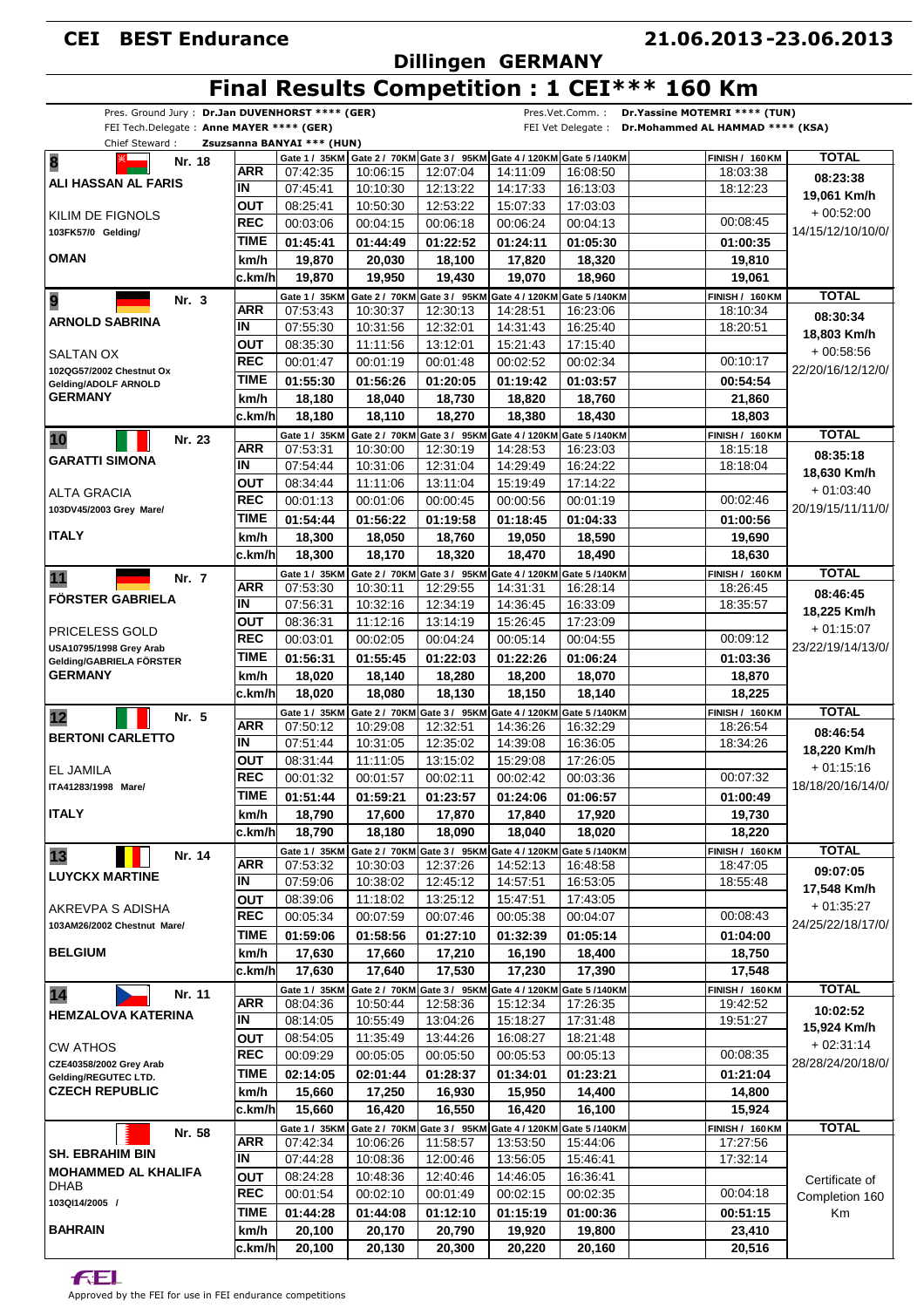### **Dillingen GERMANY**

### **21.06.2013 23.06.2013 -**

|  | Final Results Competition : 1 CEI*** 160 Km |  |  |
|--|---------------------------------------------|--|--|

|                                                                                                                                |                | FEI Tech.Delegate: Anne MAYER **** (GER) |                                                          |                  |                  |                                                                                 | FEI Vet Delegate : Dr. Mohammed AL HAMMAD **** (KSA) |              |
|--------------------------------------------------------------------------------------------------------------------------------|----------------|------------------------------------------|----------------------------------------------------------|------------------|------------------|---------------------------------------------------------------------------------|------------------------------------------------------|--------------|
| Chief Steward:                                                                                                                 |                | Zsuzsanna BANYAI *** (HUN)               |                                                          |                  |                  | Gate 1 / 35KM Gate 2 / 70KM Gate 3 / 95KM Gate 4 / 120KM Gate 5 / 140KM         | <b>FINISH / 160 KM</b>                               | <b>TOTAL</b> |
| Nr. 36                                                                                                                         | ARR            | 07:42:37                                 | 10:06:12                                                 | 11:58:58         | 13:53:36         | 15:44:06                                                                        |                                                      |              |
| YACOOB YOUSIF YACOOB AL TIN                                                                                                    |                | 07:45:06                                 | 10:08:15                                                 | 12:01:16         | 13:56:32         | 15:46:59                                                                        |                                                      | Gate 5       |
| <b>HAMMADI</b>                                                                                                                 | <b>OUT</b>     | 08:25:06                                 | 10:48:15                                                 | 12:41:16         | 14:46:32         | 16:36:59                                                                        |                                                      |              |
| <b>MAGDAN RAYAN</b>                                                                                                            | <b>REC</b>     | 00:02:29                                 | 00:02:03                                                 | 00:02:18         | 00:02:56         | 00:02:53                                                                        |                                                      | lame         |
| 103OT90/0 /AL ZAEEM STABLE                                                                                                     | TIME           | 01:45:06                                 | 01:43:09                                                 | 01:13:01         | 01:15:16         | 01:00:27                                                                        |                                                      |              |
| <b>BAHRAIN</b>                                                                                                                 | km/h           | 19,980                                   |                                                          |                  |                  |                                                                                 |                                                      |              |
|                                                                                                                                | ∣c.km/h        | 19.980                                   | 20,360<br>20,170                                         | 20,540<br>20.270 | 19,930<br>20,190 | 19,850<br>20,140                                                                |                                                      |              |
|                                                                                                                                |                |                                          |                                                          |                  |                  |                                                                                 |                                                      |              |
|                                                                                                                                |                | Gate 1 / 35KM                            |                                                          |                  |                  | Gate 2 / 70KM Gate 3 / 95KM Gate 4 / 120KM Gate 5 /140KM                        | <b>FINISH / 160 KM</b>                               | <b>TOTAL</b> |
| Nr. 2                                                                                                                          | <b>ARR</b>     | 07:53:28                                 | 10:30:09                                                 | 12:30:08         | 14:28:45         | 16:34:01                                                                        | $\sim$ 1                                             |              |
| <b>ARNOLD MELANIE</b>                                                                                                          | ΙN             | 07:55:24                                 | 10:32:05                                                 | 12:32:50         | 14:31:52         | 16:38:47                                                                        |                                                      | Gate 5       |
|                                                                                                                                | <b>OUT</b>     | 08:35:24                                 | 11:12:05                                                 | 13:12:50         | 15:21:52         | 17:28:47                                                                        |                                                      | lame         |
| SHAIKA BINT KHEOMA OX                                                                                                          | REC            | 00:01:56                                 | 00:01:56                                                 | 00:02:42         | 00:03:07         | 00:04:46                                                                        |                                                      |              |
| GER42843/2000 Black Arab Mare/ADOLF                                                                                            | <b>TIME</b>    | 01:55:24                                 | 01:56:41                                                 | 01:20:45         | 01:19:02         | 01:16:55                                                                        |                                                      |              |
| <b>ARNOLD</b><br><b>GERMANY</b>                                                                                                | km/h           | 18,200                                   | 18,000                                                   | 18,580           | 18.980           | 15,600                                                                          |                                                      |              |
|                                                                                                                                | ∣c.km/h        | 18,200                                   | 18.100                                                   | 18,220           | 18,370           | 17,920                                                                          |                                                      |              |
|                                                                                                                                |                | Gate 1 / 35KM                            |                                                          |                  |                  | Gate 2 / 70KM Gate 3 / 95KM Gate 4 / 120KM Gate 5 /140KM                        | <b>FINISH / 160 KM</b>                               | <b>TOTAL</b> |
| Nr. 4                                                                                                                          | <b>ARR</b>     | 07:48:16                                 | 10:29:05                                                 | 12:31:10         | 14:32:22         | 16:32:29                                                                        | $\sim$ 1                                             |              |
| <b>BRETTHAUER-KLEINHANS</b>                                                                                                    | IN             | 07:52:11                                 | 10:35:26                                                 | 12:35:40         | 14:39:18         | 16:40:22                                                                        | $\sim$ 1                                             | Gate 5       |
| <b>CLAUDIA</b>                                                                                                                 | ΟUΤ            | 08:32:11                                 | 11:15:26                                                 | 13:15:40         | 15:29:18         | 17:30:22                                                                        |                                                      |              |
| ALTANA'S SAMARA OX                                                                                                             | <b>REC</b>     | 00:03:55                                 | 00:06:21                                                 | 00:04:30         | 00:06:56         | 00:07:53                                                                        | $\sim$ 1                                             | lame         |
| 102MI05/2001 Dark Bay Ox                                                                                                       | TIME           | 01:52:11                                 | 02:03:15                                                 | 01:20:14         | 01:23:38         | 01:11:04                                                                        |                                                      |              |
| Mare/CLAUDIA<br><b>GHERMANY</b> KLEINHANS                                                                                      | km/h           | 18,720                                   | 17.040                                                   | 18,700           | 17,940           | 16,890                                                                          | 14                                                   |              |
|                                                                                                                                | ∣c.km/h        | 18,720                                   |                                                          |                  | 18,030           | 17,860                                                                          |                                                      |              |
|                                                                                                                                |                |                                          | 17,840                                                   | 18,060           |                  |                                                                                 |                                                      |              |
|                                                                                                                                |                |                                          |                                                          |                  |                  | Gate 1 / 35KM   Gate 2 / 70KM   Gate 3 / 95KM   Gate 4 / 120KM   Gate 5 / 140KM | <b>FINISH / 160 KM</b>                               | <b>TOTAL</b> |
| Nr. 17<br><b>JADLOVSKY PETR</b>                                                                                                | <b>ARR</b>     | 07:55:41                                 | 10:33:10                                                 | 12:45:54         | 15:07:18         | 17:26:50                                                                        | $\sim 10$                                            |              |
|                                                                                                                                | IN             | 08:01:34                                 | 10:43:41                                                 | 12:55:42         | 15:17:40         | 17:33:32                                                                        |                                                      | Gate 5       |
|                                                                                                                                | ΟUΤ            | 08:41:34                                 | 11:23:41                                                 | 13:35:42         | 16:07:40         | 18:23:32                                                                        |                                                      |              |
| RACHEL 4                                                                                                                       | <b>REC</b>     | 00:05:53                                 | 00:10:31                                                 | 00:09:48         | 00:10:22         | 00:06:42                                                                        |                                                      | lame         |
| 103XA84/2004 Grey Mare/PETR                                                                                                    | <b>TIME</b>    | 02:01:34                                 | 02:02:07                                                 | 01:32:01         | 01:41:58         | 01:25:52                                                                        |                                                      |              |
| <b>JADLOVSKY</b><br><b>CZECH REPUBLIC</b>                                                                                      | km/h           | 17,270                                   | 17,200                                                   | 16,300           | 14,710           | 13,980                                                                          |                                                      |              |
|                                                                                                                                | c.km/h         | 17,270                                   | 17,240                                                   | 16,980           | 16,450           | 16,040                                                                          |                                                      |              |
|                                                                                                                                |                | Gate 1 / 35KM                            |                                                          |                  |                  | Gate 2 / 70KM Gate 3 / 95KM Gate 4 / 120KM Gate 5 /140KM                        | <b>FINISH / 160 KM</b>                               | <b>TOTAL</b> |
| Nr. 10                                                                                                                         | ARR            | 07:59:42                                 | 10:44:00                                                 | 12:56:33         | 15:13:00         | 17:26:23                                                                        |                                                      |              |
| <b>WUNDERER HELGA</b>                                                                                                          | IN             | 08:04:40                                 | 10:54:00                                                 | 13:05:44         | 15:23:57         | 17:45:57                                                                        |                                                      | Gate 5       |
|                                                                                                                                | <b>OUT</b>     | 08:44:40                                 | 11:34:00                                                 | 13:45:44         | 16:13:57         | 18:35:57                                                                        |                                                      | metabolic    |
| <b>ABOU AICHAN</b>                                                                                                             | REC            | 00:04:58                                 | 00:10:00                                                 | 00:09:11         | 00:10:57         | 00:19:34                                                                        |                                                      |              |
| GER26912/1997 Bay Arab                                                                                                         | TIME           | 02:04:40                                 | 02:09:20                                                 | 01:31:44         | 01:38:13         | 01:32:00                                                                        |                                                      |              |
| Gelding/ANGELIKA BRUCKNER<br><b>AUSTRIA</b>                                                                                    | km/h           | 16,840                                   | 16,240                                                   | 16,350           | 15,270           | 13,040                                                                          |                                                      |              |
|                                                                                                                                | c.km/h         | 16,840                                   | 16,540                                                   | 16,490           | 16,220           | 15.670                                                                          |                                                      |              |
|                                                                                                                                |                | Gate 1 / 35KM                            |                                                          |                  |                  | Gate 2 / 70KM Gate 3 / 95KM Gate 4 / 120KM Gate 5 /140KM                        | <b>FINISH / 160 KM</b>                               | <b>TOTAL</b> |
| Nr. 21                                                                                                                         | <b>ARR</b>     | 07:47:24                                 | 10:16:41                                                 | 12:20:47         | 14:29:17         |                                                                                 | $\sim$ 1                                             |              |
| <b>GERLOFF CHRISTINA</b>                                                                                                       | IN             | 07:49:42                                 | 10:18:29                                                 | 12:23:19         | 14:38:13         | $\sim$ $\sim$                                                                   |                                                      | Gate 4       |
|                                                                                                                                | <b>OUT</b>     | 08:29:42                                 | 10:58:29                                                 | 13:03:19         | 15:28:13         |                                                                                 |                                                      | metabolic    |
| <b>PANINO</b>                                                                                                                  | <b>REC</b>     | 00:02:18                                 | 00:01:48                                                 | 00:02:32         | 00:08:56         |                                                                                 |                                                      |              |
| 103JF70/2002 Bay Gelding/CHRISTINA<br><b>GERLOFF</b>                                                                           | <b>TIME</b>    | 01:49:42                                 | 01:48:47                                                 | 01:24:50         | 01:34:54         |                                                                                 |                                                      |              |
| <b>GERMANY</b>                                                                                                                 | km/h           | 19,140                                   | 19,300                                                   | 17,680           | 15,810           |                                                                                 |                                                      |              |
|                                                                                                                                | c.km/h         | 19,140                                   | 19,220                                                   | 18,790           | 18,080           |                                                                                 |                                                      |              |
|                                                                                                                                |                |                                          |                                                          |                  |                  |                                                                                 | <b>FINISH / 160 KM</b>                               | <b>TOTAL</b> |
|                                                                                                                                |                |                                          |                                                          |                  |                  |                                                                                 |                                                      |              |
| Nr. 59                                                                                                                         | <b>ARR</b>     | Gate 1 / 35KM                            | Gate 2 / 70KM Gate 3 / 95KM Gate 4 / 120KM Gate 5 /140KM |                  |                  |                                                                                 |                                                      |              |
|                                                                                                                                | IN             | 07:34:56                                 | 09:51:28                                                 | 11:41:53         |                  |                                                                                 |                                                      |              |
|                                                                                                                                |                | 07:37:32                                 | 09:53:47                                                 | 11:45:12         |                  |                                                                                 |                                                      | Gate 3       |
|                                                                                                                                | <b>OUT</b>     | 08:17:32                                 | 10:33:47                                                 | 12:25:12         |                  |                                                                                 |                                                      | lame         |
|                                                                                                                                | <b>REC</b>     | 00:02:36                                 | 00:02:19                                                 | 00:03:19         |                  |                                                                                 |                                                      |              |
|                                                                                                                                | <b>TIME</b>    | 01:37:32                                 | 01:36:15                                                 | 01:11:25         |                  |                                                                                 |                                                      |              |
| <b>SH. MOHAMMED BIN</b><br><b>MUBARAK AL KHALIFA</b><br><b>HAPPY JACK</b><br>102VA35/2000 Grey Arab Gelding/<br><b>BAHRAIN</b> | km/h<br>c.km/h | 21,530<br>21,530                         | 21,820<br>21,670                                         | 21,000<br>21,490 |                  |                                                                                 |                                                      |              |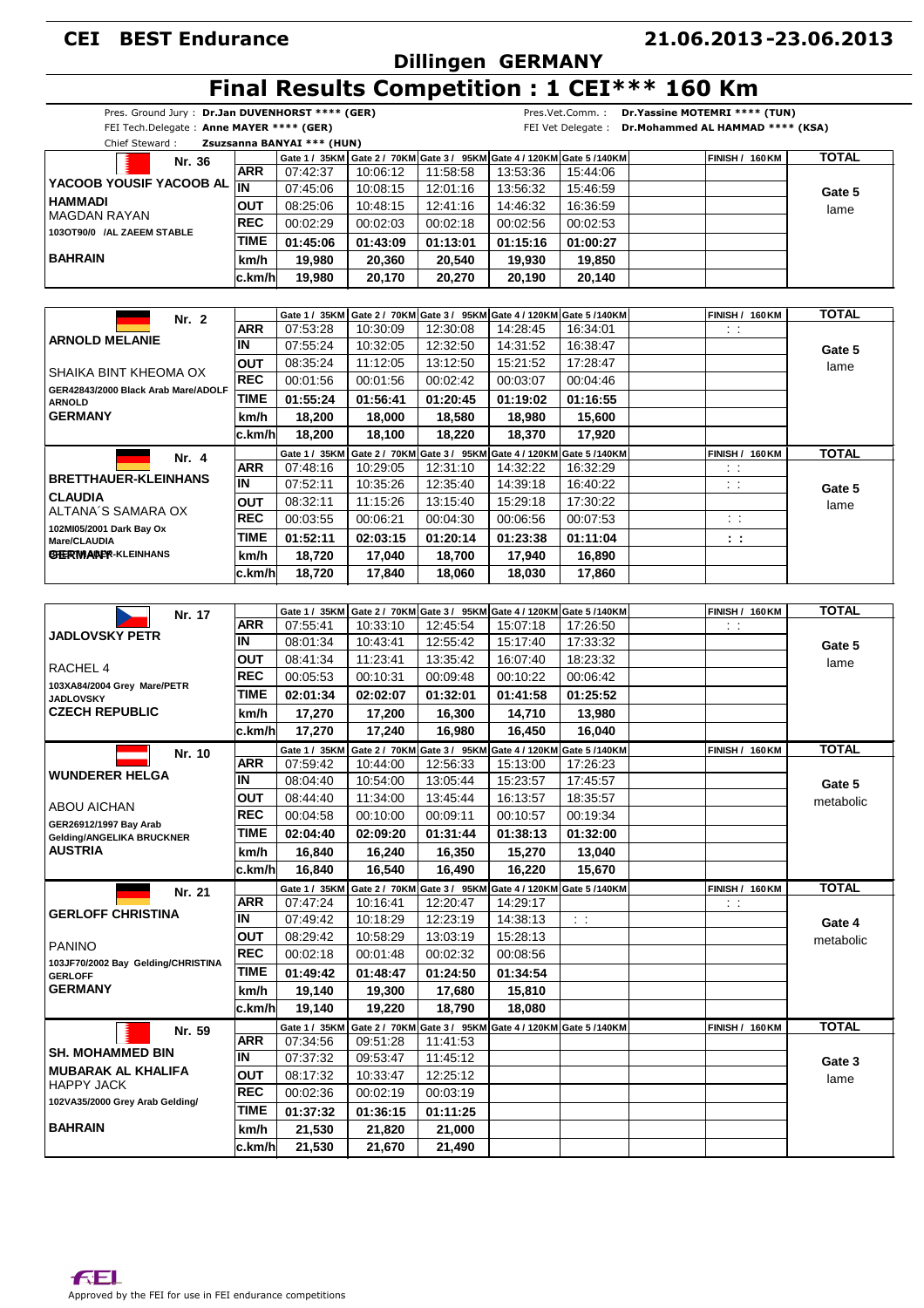### **Dillingen GERMANY**

#### **21.06.2013 23.06.2013 -**

### **Final Results Competition : 1 CEI\*\*\* 160 Km**

| Pres. Ground Jury: Dr.Jan DUVENHORST **** (GER) |                   |                            |           |           |                                                                         |             | Pres.Vet.Comm.: Dr.Yassine MOTEMRI **** (TUN)        |              |
|-------------------------------------------------|-------------------|----------------------------|-----------|-----------|-------------------------------------------------------------------------|-------------|------------------------------------------------------|--------------|
| FEI Tech.Delegate: Anne MAYER **** (GER)        |                   |                            |           |           |                                                                         |             | FEI Vet Delegate : Dr. Mohammed AL HAMMAD **** (KSA) |              |
| Chief Steward:                                  |                   | Zsuzsanna BANYAI *** (HUN) |           |           |                                                                         |             |                                                      |              |
|                                                 |                   |                            |           |           | Gate 1 / 35KM Gate 2 / 70KM Gate 3 / 95KM Gate 4 / 120KM Gate 5 / 140KM |             | <b>FINISH / 160 KM</b>                               | <b>TOTAL</b> |
| Nr. 40                                          | ARR               | 07:42:36                   | 10:06:15  | 11:59:24  |                                                                         |             |                                                      |              |
| <b>MOHAMED HASSAN</b>                           | IN                | 07:45:16                   | 10:08:37  | 12:02:19  |                                                                         |             |                                                      |              |
| <b>KHALFAN AL KHATRI</b>                        |                   | 08:25:16                   | 10:48:37  | 12:42:19  |                                                                         |             |                                                      | Gate 3       |
| CRISTALINA                                      | OUT<br><b>REC</b> |                            |           |           |                                                                         |             |                                                      | lame         |
| 103NX70/0 /AL ASAYEL STABLE                     |                   | 00:02:40                   | 00:02:22  | 00:02:55  |                                                                         |             |                                                      |              |
|                                                 | TIME              | 01:45:16                   | 01:43:21  | 01:13:42  |                                                                         |             |                                                      |              |
| <b>BAHRAIN</b>                                  | km/h              | 19.950                     | 20,320    | 20,350    |                                                                         |             |                                                      |              |
|                                                 | c.km/h            | 19,950                     | 20,130    | 20,190    |                                                                         |             |                                                      |              |
|                                                 |                   |                            |           |           |                                                                         |             |                                                      |              |
|                                                 |                   | Gate 1 / 35KM              |           |           | Gate 2 / 70KM Gate 3 / 95KM Gate 4 / 120KM Gate 5 /140KM                |             | FINISH / 160 KM                                      | TOTAL        |
| Nr. 19                                          | <b>ARR</b>        | 07:46:31                   | 10:16:34  | 12:20:19  |                                                                         |             | $\sim$                                               |              |
| <b>MARKERT-BÄUMER SYBILLE</b>                   | İIN               | 07:49:30                   | 10:19:29  | 12:23:59  | $\sim 1$                                                                | $\pm$ $\pm$ |                                                      | Gate 3       |
|                                                 | OUT               | 08:29:30                   | 10:59:29  | 13:03:59  |                                                                         |             |                                                      | lame         |
| ESTOPAL ESTOPA OX                               | <b>REC</b>        | 00:02:59                   | 00:02:55  | 00:03:40  |                                                                         |             |                                                      |              |
| 102RD22/2002 Grey Ox Stallion/SYBILLE           | <b>TIME</b>       |                            |           |           |                                                                         |             |                                                      |              |
| <b>MARKERT-BÄUMER</b>                           |                   | 01:49:30                   | 01:49:59  | 01:24:30  |                                                                         |             |                                                      |              |
| <b>GERMANY</b>                                  | km/h              | 19,180                     | 19,090    | 17,750    |                                                                         |             |                                                      |              |
|                                                 | lc.km/hl          | 19,180                     | 19,140    | 18,750    |                                                                         |             |                                                      |              |
| Nr. 6                                           |                   | Gate 1 / 35KM              |           |           | Gate 2 / 70KM Gate 3 / 95KM Gate 4 / 120KM Gate 5 /140KM                |             | <b>FINISH / 160 KM</b>                               | <b>TOTAL</b> |
|                                                 | <b>ARR</b>        | 08:02:25                   | 10:30:10  | 12:29:59  |                                                                         |             | $\mathcal{L} \subset \mathcal{L}$                    |              |
| <b>CASALS FORES ORIOL</b>                       | ΙN                | 08:04:20                   | 10:32:51  | 12:34:16  | $\sim 10$                                                               | $\sim 10$   |                                                      | Gate 3       |
|                                                 | ΟUΤ               | 08:44:20                   | 11:12:51  | 13:14:16  |                                                                         |             |                                                      | lame         |
| RACHEL DE LA CERE                               | <b>REC</b>        | 00:01:55                   | 00:02:41  | 00:04:17  |                                                                         |             |                                                      |              |
| 103OM42/2005 Bay Mare/CASALS                    | TIME              | 02:04:20                   | 01:48:31  | 01:21:25  |                                                                         |             |                                                      |              |
| <b>FORES, ORIOL</b><br><b>SPAIN</b>             | km/h              | 16,890                     | 19,350    | 18,420    |                                                                         |             |                                                      |              |
|                                                 |                   |                            |           |           |                                                                         |             |                                                      |              |
|                                                 | c.km/h            | 16,890                     | 18,040    | 18,140    |                                                                         |             |                                                      |              |
| Nr. 98                                          |                   | Gate 1 / 35KM              |           |           | Gate 2 / 70KM Gate 3 / 95KM Gate 4 / 120KM Gate 5 /140KM                |             | <b>FINISH / 160 KM</b>                               | <b>TOTAL</b> |
| <b>GHANEM AL MARRI ALI</b>                      | <b>ARR</b>        | 07:37:23                   |           |           |                                                                         |             |                                                      |              |
|                                                 | IN                | 07:39:46                   |           |           |                                                                         |             |                                                      | Gate 1       |
| PACHA DU BOUSQUET                               | ΟUΤ               | 08:19:46                   |           |           |                                                                         |             |                                                      | retired      |
|                                                 | <b>REC</b>        | 00:02:23                   |           |           |                                                                         |             |                                                      |              |
| 103AW07/2003 Chestnut Gelding/                  | <b>TIME</b>       | 01:39:46                   |           |           |                                                                         |             |                                                      |              |
| <b>UNITED ARAB EMIRATES</b>                     | km/h              | 21,050                     |           |           |                                                                         |             |                                                      |              |
|                                                 | c.km/h            | 21,050                     |           |           |                                                                         |             |                                                      |              |
|                                                 |                   |                            |           |           | Gate 2 / 70KM Gate 3 / 95KM Gate 4 / 120KM Gate 5 /140KM                |             | FINISH / 160KM                                       | <b>TOTAL</b> |
| Nr. 12                                          | <b>ARR</b>        | Gate 1 / 35KM<br>07:42:58  |           |           |                                                                         |             | $\sim 10$                                            |              |
| <b>LUQUE MORAL ALEX</b>                         | IN                | 07:45:50                   | $\sim 10$ | $\sim 10$ | $\sim 10$                                                               | $\sim 10$   |                                                      |              |
|                                                 |                   | 08:25:50                   |           |           |                                                                         |             |                                                      | Gate 1       |
| LOUTERIO DE EO                                  | OUT<br>REC        |                            |           |           |                                                                         |             |                                                      | lame         |
| 103FZ17/2003 Stallion/LUQUE MORAL,              |                   | 00:02:52                   |           |           |                                                                         |             |                                                      |              |
| <b>ALEX</b>                                     | TIME              | 01:45:50                   |           |           |                                                                         |             |                                                      |              |
| <b>SPAIN</b>                                    | km/h              | 19,840                     |           |           |                                                                         |             |                                                      |              |
|                                                 | c.km/h            | 19,840                     |           |           |                                                                         |             |                                                      |              |
| Nr. 16                                          |                   | Gate 1 / 35KM              |           |           | Gate 2 / 70KM Gate 3 / 95KM Gate 4 / 120KM Gate 5 /140KM                |             | <b>FINISH / 160 KM</b>                               | <b>TOTAL</b> |
|                                                 | <b>ARR</b>        | 07:37:28                   | 09:54:38  |           |                                                                         |             |                                                      |              |
| AL OWASSI GHANEM                                | IN.               | 07:40:04                   | 09:56:59  |           |                                                                         |             |                                                      | Gate 2       |
|                                                 | OUT               | 08:20:04                   | 10:36:59  |           |                                                                         |             |                                                      |              |
| VAGABUNDO                                       | <b>REC</b>        | 00:02:36                   | 00:02:21  |           |                                                                         |             |                                                      | retired      |
| POR40562/2002 Grey Gelding/                     |                   |                            |           |           |                                                                         |             |                                                      |              |
|                                                 | <b>TIME</b>       | 01:40:04                   | 01:36:55  |           |                                                                         |             |                                                      |              |
| <b>UNITED ARAB EMIRATES</b>                     | km/h              | 20,990                     | 21,670    |           |                                                                         |             |                                                      |              |
|                                                 | ∣c.km/h           | 20,990                     | 21,320    |           |                                                                         |             |                                                      |              |
|                                                 |                   |                            |           |           |                                                                         |             |                                                      |              |

Endurance-Software by Ing. H.Grinschgl info@endurance-timing.info printed : 01.07.2013 / 22.29.12







Approved by the FEI for use in FEI endurance competitions

*Endurance Team Styria*  Timing Solutions ®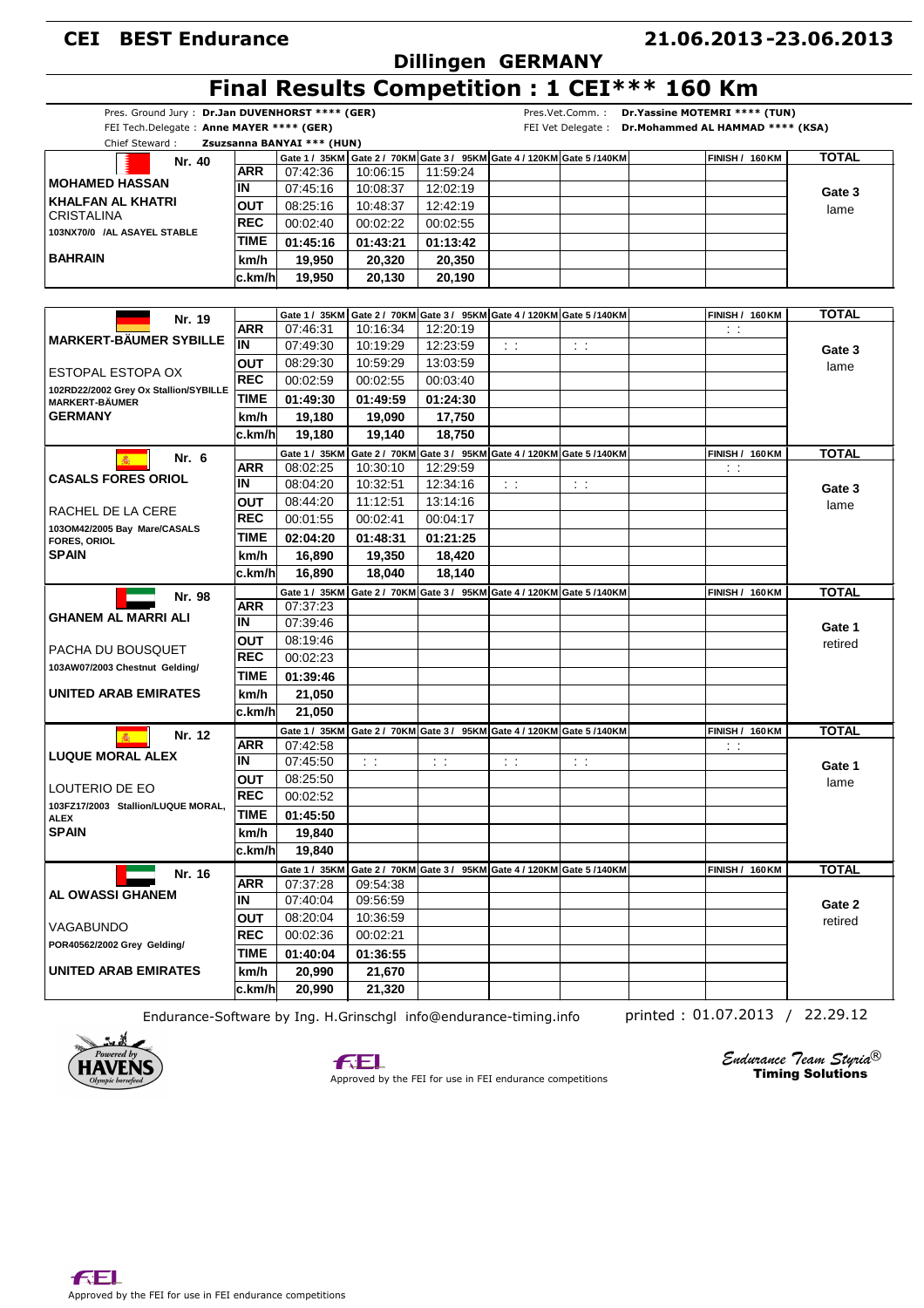# **Dillingen GERMANY**

#### **21.06.2013 23.06.2013 -**

# **Final Results Competition : 2 CEI\*\* 120 Km**

| Pres. Ground Jury: Dr.Jan DUVENHORST **** (GER)         |             |                            |          |                                                          | Pres.Vet.Comm.: | Dr. Yassine MOTEMRI **** (TUN)                      |                 |
|---------------------------------------------------------|-------------|----------------------------|----------|----------------------------------------------------------|-----------------|-----------------------------------------------------|-----------------|
| FEI Tech.Delegate: Anne MAYER **** (GER)                |             |                            |          |                                                          |                 | FEI Vet Delegate: Dr. Mohammed AL HAMMAD **** (KSA) |                 |
| Chief Steward:                                          |             | Zsuzsanna BANYAI *** (HUN) |          |                                                          |                 |                                                     |                 |
| $\overline{\mathbf{1}}$<br>Nr. 15                       |             |                            |          | Gate 1 / 35KM Gate 2 / 55KM Gate 3 / 80KM Gate 4 / 100KM |                 | <b>FINISH / 120 KM</b>                              | <b>TOTAL</b>    |
| <b>RAED MAHMOOD</b>                                     | <b>ARR</b>  | 08:35:19                   | 10:10:43 | 12:00:23                                                 | 13:36:08        | 15:21:47                                            | 05:31:47        |
|                                                         | IN          | 08:37:06                   | 10:12:24 | 12:02:22                                                 | 13:39:29        | 15:41:01                                            | 21,701 Km/h     |
| <b>ARKIYO</b>                                           | <b>OUT</b>  | 09:17:06                   | 10:52:24 | 12:42:22                                                 | 14:29:29        |                                                     |                 |
| 103KW86/0 /                                             | <b>REC</b>  | 00:01:47                   | 00:01:41 | 00:01:59                                                 | 00:03:21        | 00:19:14                                            | 1/4/1/2/0/0/1   |
|                                                         | TIME        | 01:37:06                   | 00:55:18 | 01:09:58                                                 | 00:57:07        | 00:52:18                                            |                 |
| <b>BAHRAIN</b>                                          | km/h        | 21,630                     | 21,700   | 21,440                                                   | 21,010          | 22,940                                              |                 |
|                                                         | c.km/h      | 21,630                     | 21,650   | 21,590                                                   | 21,470          | 21,701                                              |                 |
| $\overline{\mathbf{2}}$<br>Nr. 28                       |             | Gate 1 / 35KM              |          | Gate 2 / 55KM Gate 3 / 80KM Gate 4 / 100KM               |                 | <b>FINISH / 120 KM</b>                              | <b>TOTAL</b>    |
|                                                         | <b>ARR</b>  | 08:35:21                   | 10:10:46 | 12:00:27                                                 | 13:36:11        | 15:21:48                                            | 05:31:48        |
| <b>GHAZI AL DOSERI</b>                                  | IN          | 08:37:15                   | 10:12:21 | 12:02:24                                                 | 13:38:47        | 15:25:29                                            |                 |
|                                                         | <b>OUT</b>  | 09:17:15                   | 10:52:21 | 12:42:24                                                 | 14:28:47        |                                                     | 21,700 Km/h     |
| PICAFLOR W M                                            | <b>REC</b>  | 00:01:54                   | 00:01:35 | 00:01:57                                                 | 00:02:36        | 00:03:41                                            | $+00:00:01$     |
| ARG40743/0 /                                            | <b>TIME</b> | 01:37:15                   | 00:55:06 | 01:10:03                                                 | 00:56:23        | 00:53:01                                            | 2/3/2/1/0/0/2   |
| <b>BAHRAIN</b>                                          | km/h        | 21,590                     | 21,780   | 21,410                                                   | 21,280          | 22,630                                              |                 |
|                                                         |             |                            |          |                                                          |                 |                                                     |                 |
|                                                         | c.km/h      | 21,590                     | 21,660   | 21,580                                                   | 21,520          | 21,700                                              |                 |
| 3<br>Nr. 51                                             |             | Gate 1 / 35KM              |          | Gate 2 / 55KM Gate 3 / 80KM Gate 4 / 100KM               |                 | <b>FINISH / 120 KM</b>                              | <b>TOTAL</b>    |
| <b>KIESL THERESIA</b>                                   | ARR         | 08:43:43                   | 10:19:16 | 12:11:38                                                 | 13:46:02        | 15:32:48                                            | 05:42:48        |
|                                                         | IN          | 08:46:08                   | 10:22:05 | 12:14:33                                                 | 13:50:07        | 15:42:22                                            | 21,004 Km/h     |
| ROMANTIK LARZAC                                         | OUT         | 09:26:08                   | 11:02:05 | 12:54:33                                                 | 14:40:07        |                                                     | $+00:11:01$     |
| 103SY25/2005 Black Arab                                 | <b>REC</b>  | 00:02:25                   | 00:02:49 | 00:02:55                                                 | 00:04:05        | 00:09:34                                            | 3/5/3/3/0/0/3   |
| Gelding/THERESIA KIESL                                  | <b>TIME</b> | 01:46:08                   | 00:55:57 | 01:12:28                                                 | 00:55:34        | 00:52:41                                            |                 |
| <b>AUSTRIA</b>                                          | km/h        | 19,790                     | 21,450   | 20,700                                                   | 21,600          | 22,780                                              |                 |
|                                                         | ∣c.km/h     | 19,790                     | 20,360   | 20,460                                                   | 20,680          | 21,004                                              |                 |
| Nr. 52                                                  |             |                            |          | Gate 1 / 35KM Gate 2 / 55KM Gate 3 / 80KM Gate 4 / 100KM |                 | <b>FINISH / 120 KM</b>                              | <b>TOTAL</b>    |
| 4                                                       | <b>ARR</b>  | 08:43:40                   | 10:24:43 | 12:23:16                                                 | 13:58:51        | 15:42:06                                            | 05:52:06        |
| <b>VAN CAUTER RAPHAEL</b>                               | IN          | 08:49:58                   | 10:27:49 | 12:28:08                                                 | 14:05:11        | 15:53:50                                            |                 |
|                                                         | OUT         | 09:29:58                   | 11:07:49 | 13:08:08                                                 | 14:55:11        |                                                     | 20,449 Km/h     |
| OKBA DE CHAUSSY                                         | <b>REC</b>  | 00:06:18                   | 00:03:06 | 00:04:52                                                 | 00:06:20        | 00:11:44                                            | $+00:20:19$     |
| 102PJ96/2002 Grey Gelding/VAN                           | <b>TIME</b> | 01:49:58                   | 00:57:51 | 01:20:19                                                 | 00:57:03        | 00:46:55                                            | 4/6/4/4/0/0/4   |
| <b>CAUTER RAPHAEL</b><br><b>BELGIUM</b>                 | km/h        | 19,100                     | 20,740   | 18,680                                                   | 21,030          | 25,580                                              |                 |
|                                                         | c.km/h      | 19,100                     | 19,660   | 19,340                                                   | 19,660          | 20,449                                              |                 |
|                                                         |             |                            |          |                                                          |                 |                                                     |                 |
| 5<br>Nr. 39                                             | ARR         | Gate 1 / 35KM              |          | Gate 2 / 55KM Gate 3 / 80KM Gate 4 / 100KM               |                 | <b>FINISH / 120 KM</b>                              | <b>TOTAL</b>    |
| <b>GABRIEL LEA</b>                                      | IN          | 08:50:06                   | 10:30:12 | 12:26:00                                                 | 14:05:07        | 15:51:15                                            | 06:01:15        |
|                                                         |             | 08:53:39                   | 10:34:18 | 12:31:13                                                 | 14:11:47        | 16:04:28                                            | 19,931 Km/h     |
| UTAH DU LION                                            | <b>OUT</b>  | 09:33:39                   | 11:14:18 | 13:11:13                                                 | 15:01:47        |                                                     | $+00:29:28$     |
| 103HU74/2004 Bay Gelding/GABRIEL                        | <b>REC</b>  | 00:03:33                   | 00:04:06 | 00:05:13                                                 | 00:06:40        | 00:13:13                                            | 7/10/6/7/0/0/5  |
| LEA                                                     | <b>TIME</b> | 01:53:39                   | 01:00:39 | 01:16:55                                                 | 01:00:34        | 00:49:28                                            |                 |
| <b>SWITZERLAND</b>                                      | km/h        | 18,480                     | 19,790   | 19,500                                                   | 19,810          | 24,260                                              |                 |
|                                                         | c.km/h      | 18,480                     | 18,930   | 19,110                                                   | 19,240          | 19,931                                              |                 |
| $6\phantom{a}$<br>Nr. 47                                |             | Gate 1 / 35KM              |          | Gate 2 / 55KM Gate 3 / 80KM Gate 4 / 100KM               |                 | <b>FINISH / 120 KM</b>                              | <b>TOTAL</b>    |
|                                                         | ARR         | 08:49:59                   | 10:30:51 | 12:25:59                                                 | 14:05:06        | 15:54:51                                            | 06:04:51        |
| <b>METTLER SUSANNE</b>                                  | IN          | 08:53:41                   | 10:33:25 | 12:31:27                                                 | 14:09:01        | 16:06:58                                            | 19,734 Km/h     |
|                                                         | <b>OUT</b>  | 09:33:41                   | 11:13:25 | 13:11:27                                                 | 14:59:01        |                                                     | $+00.33.04$     |
| KOHEILAN ZICCER                                         | <b>REC</b>  | 00:03:42                   | 00:02:34 | 00:05:28                                                 | 00:03:55        | 00:12:07                                            |                 |
| 102YE36/2002 Bay Shagya Arab<br>Gelding/METTLER SUSANNE | TIME        | 01:53:41                   | 00:59:44 | 01:18:02                                                 | 00:57:34        | 00:55:50                                            | 8/9/7/6/0/0/6   |
| <b>SWITZERLAND</b>                                      | km/h        | 18,470                     | 20,090   | 19,220                                                   | 20,850          | 21,490                                              |                 |
|                                                         | c.km/h      | 18,470                     | 19,030   | 19,090                                                   | 19,420          | 19,734                                              |                 |
|                                                         |             |                            |          |                                                          |                 |                                                     |                 |
| $\overline{7}$<br>Nr. 33                                | <b>ARR</b>  | Gate 1 / 35KM<br>08:50:07  | 10:30:54 | Gate 2 / 55KM Gate 3 / 80KM Gate 4 / 100KM<br>12:25:58   | 14:03:01        | <b>FINISH / 120 KM</b><br>15:54:53                  | <b>TOTAL</b>    |
| <b>BENDINER HANSJÖRG</b>                                | IN          | 08:52:56                   | 10:32:43 | 12:28:59                                                 | 14:07:49        |                                                     | 06:04:53        |
|                                                         |             |                            |          |                                                          |                 | 16:03:03                                            | 19,732 Km/h     |
| DIAMSKA DE FIGNOLS                                      | ΟUΤ         | 09:32:56                   | 11:12:43 | 13:08:59                                                 | 14:57:49        |                                                     | $+00:33:06$     |
| 103LP92/2004 Grey Arab Mare/BENDINER                    | <b>REC</b>  | 00:02:49                   | 00:01:49 | 00:03:01                                                 | 00:04:48        | 00:08:10                                            | 6/8/5/5/0/0/7   |
| <b>HANSJÖRG</b>                                         | <b>TIME</b> | 01:52:56                   | 00:59:47 | 01:16:16                                                 | 00:58:50        | 00:57:04                                            |                 |
| <b>SWITZERLAND</b>                                      | km/h        | 18,600                     | 20,070   | 19,670                                                   | 20,400          | 21,030                                              |                 |
|                                                         | c.km/h      | 18,600                     | 19,110   | 19,280                                                   | 19,490          | 19,732                                              |                 |
| 8<br>Nr. 35                                             |             |                            |          | Gate 1 / 35KM Gate 2 / 55KM Gate 3 / 80KM Gate 4 / 100KM |                 | <b>FINISH / 120 KM</b>                              | <b>TOTAL</b>    |
|                                                         | ARR         | 08:59:16                   | 10:44:24 | 12:45:40                                                 | 14:31:34        | 16:27:20                                            | 06:37:20        |
| <b>BLÜMEL HEIKE</b>                                     | IN          | 09:04:19                   | 10:48:03 | 12:49:11                                                 | 14:36:55        | 16:39:57                                            | 18,121 Km/h     |
|                                                         | ΟUΤ         | 09:44:19                   | 11:28:03 | 13:29:11                                                 | 15:26:55        |                                                     | $+01:05:33$     |
| DORRIT OX                                               | <b>REC</b>  | 00:05:03                   | 00:03:39 | 00:03:31                                                 | 00:05:21        | 00:12:37                                            |                 |
| 103LO33/2005 Bay Arab Mare/HEIKE<br><b>BLÜMEL</b>       | <b>TIME</b> | 02:04:19                   | 01:03:44 | 01:21:08                                                 | 01:07:44        | 01:00:25                                            | 16/14/8/8/0/0/8 |
| <b>GERMANY</b>                                          | km/h        | 16,890                     | 18,830   | 18,490                                                   | 17,720          | 19,860                                              |                 |
|                                                         | ∣c.km/h     | 16,890                     | 17,550   | 17,830                                                   | 17,810          | 18,121                                              |                 |
|                                                         |             |                            |          |                                                          |                 |                                                     |                 |

**FEL**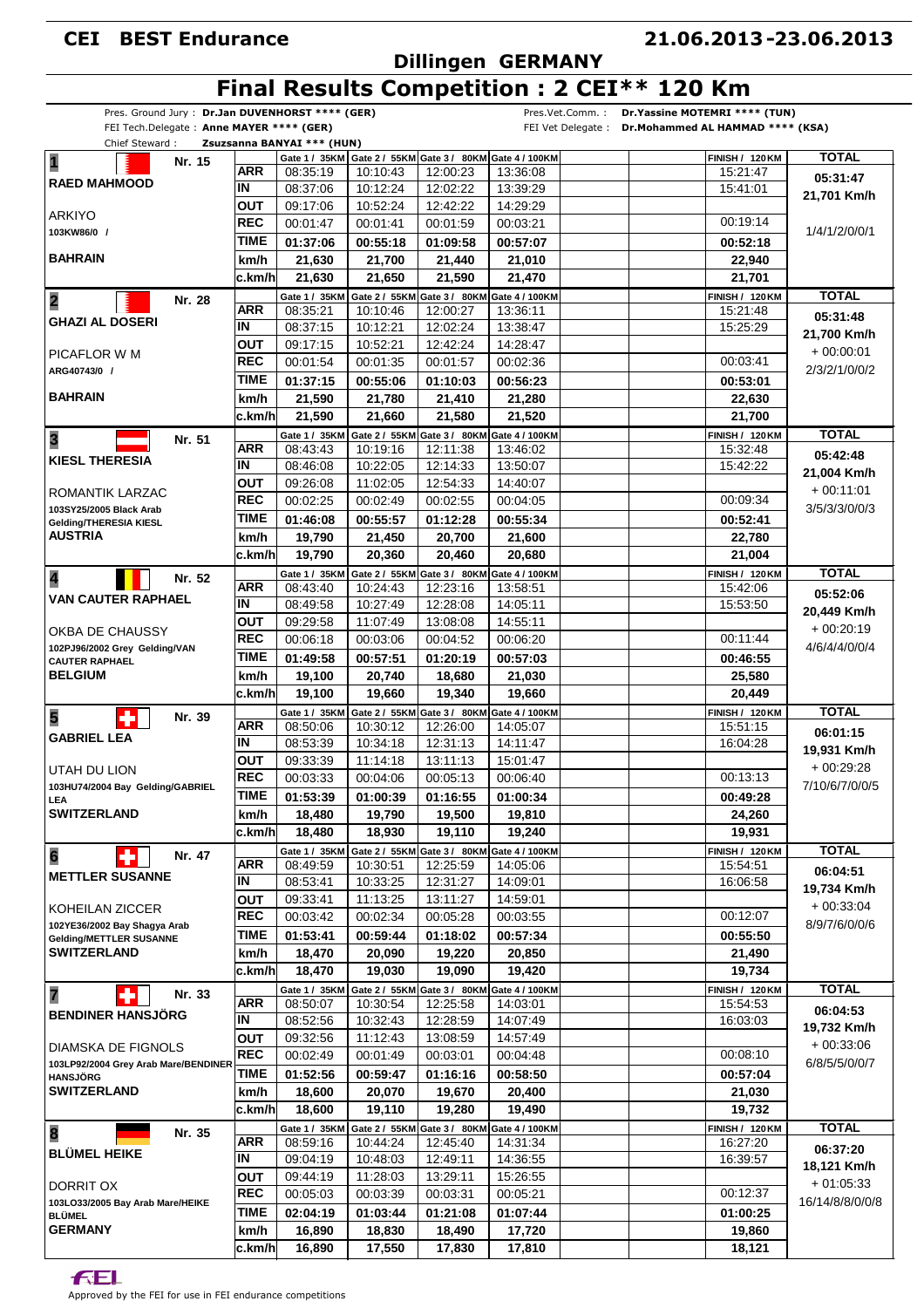# **Dillingen GERMANY**

#### **21.06.2013 23.06.2013 -**

# **Final Results Competition : 2 CEI\*\* 120 Km**

| Chief Steward:<br>9                                                                                                                                                                                                                                                              | Nr. 31 |                          | Zsuzsanna BANYAI *** (HUN) |          | Gate 1 / 35KM Gate 2 / 55KM Gate 3 / 80KM Gate 4 / 100KM |                                                          | <b>FINISH / 120 KM</b> | <b>TOTAL</b>                           |
|----------------------------------------------------------------------------------------------------------------------------------------------------------------------------------------------------------------------------------------------------------------------------------|--------|--------------------------|----------------------------|----------|----------------------------------------------------------|----------------------------------------------------------|------------------------|----------------------------------------|
|                                                                                                                                                                                                                                                                                  |        | <b>ARR</b>               | 08:52:50                   | 10:37:52 | 12:45:24                                                 | 14:37:01                                                 | 16:40:46               |                                        |
| <b>LANDAU ARTUR</b>                                                                                                                                                                                                                                                              |        | ΙN                       | 08:56:48                   | 10:43:17 | 12:51:08                                                 | 14:42:50                                                 | 16:49:50               | 06:50:46                               |
|                                                                                                                                                                                                                                                                                  |        | <b>OUT</b>               | 09:36:48                   | 11:23:17 | 13:31:08                                                 | 15:32:50                                                 |                        | 17,528 Km/h                            |
| <b>GAMBIR</b>                                                                                                                                                                                                                                                                    |        | <b>REC</b>               | 00:03:58                   | 00:05:25 | 00:05:44                                                 | 00:05:49                                                 | 00:09:04               | $+01:18:59$                            |
| 103RV72/2006 Bay Gelding/ARTUR<br>LANDAU                                                                                                                                                                                                                                         |        | <b>TIME</b>              | 01:56:48                   | 01:06:29 | 01:27:51                                                 | 01:11:42                                                 | 01:07:56               | 12/13/9/9/0/0/9                        |
| <b>POLAND</b>                                                                                                                                                                                                                                                                    |        | km/h                     | 17,980                     | 18,050   | 17,070                                                   | 16,740                                                   | 17,660                 |                                        |
|                                                                                                                                                                                                                                                                                  |        | c.km/h                   | 17,980                     | 18,000   | 17,700                                                   | 17,500                                                   | 17,528                 |                                        |
|                                                                                                                                                                                                                                                                                  |        |                          | Gate 1 / 35KM              |          | Gate 2 / 55KM Gate 3 / 80KM Gate 4 / 100KM               |                                                          | <b>FINISH / 120 KM</b> | <b>TOTAL</b>                           |
| 10                                                                                                                                                                                                                                                                               | Nr. 43 | <b>ARR</b>               | 08:44:10                   | 10:38:01 | 12:48:03                                                 | 14:42:21                                                 | 16:47:05               | 06:57:05                               |
| KÜBBELER DANIELA                                                                                                                                                                                                                                                                 |        | ΙN                       | 08:54:35                   | 10:42:39 | 12:51:39                                                 | 14:45:46                                                 | 16:54:28               | 17,263 Km/h                            |
|                                                                                                                                                                                                                                                                                  |        | OUT                      | 09:34:35                   | 11:22:39 | 13:31:39                                                 | 15:35:46                                                 |                        | $+01:25:18$                            |
| BUDDY D. OX                                                                                                                                                                                                                                                                      |        | <b>REC</b>               | 00:10:25                   | 00:04:38 | 00:03:36                                                 | 00:03:25                                                 | 00:07:23               | 9/12/10/11/0/0/10                      |
| GER42662/2000 Chestnut Ox<br>Stallion/KÜBBELER DANIELA                                                                                                                                                                                                                           |        | TIME                     | 01:54:35                   | 01:08:04 | 01:29:00                                                 | 01:14:07                                                 | 01:11:19               |                                        |
| <b>GERMANY</b>                                                                                                                                                                                                                                                                   |        | km/h                     | 18,330                     | 17,630   | 16,850                                                   | 16,190                                                   | 16,830                 |                                        |
|                                                                                                                                                                                                                                                                                  |        | c.km/h                   | 18,330                     | 18,070   | 17,670                                                   | 17,350                                                   | 17,263                 |                                        |
| 11                                                                                                                                                                                                                                                                               | Nr. 53 |                          | Gate 1 / 35KM              |          | Gate 2 / 55KM Gate 3 / 80KM Gate 4 / 100KM               |                                                          | <b>FINISH / 120 KM</b> | <b>TOTAL</b>                           |
|                                                                                                                                                                                                                                                                                  |        | <b>ARR</b>               | 08:59:45                   | 10:57:52 | 13:13:00                                                 | 15:08:23                                                 | 17:10:00               | 07:20:00                               |
| <b>VAN DER VELDE YVONNE</b>                                                                                                                                                                                                                                                      |        | IN                       | 09:10:33                   | 11:02:40 | 13:19:53                                                 | 15:11:50                                                 | 17:17:31               | 16,364 Km/h                            |
|                                                                                                                                                                                                                                                                                  |        | OUT                      | 09:50:33                   | 11:42:40 | 13:59:53                                                 | 16:01:50                                                 |                        | $+01:48:13$                            |
| JOY NRG                                                                                                                                                                                                                                                                          |        | <b>REC</b>               | 00:10:48                   | 00:04:48 | 00:06:53                                                 | 00:03:27                                                 | 00:07:31               | 20/19/16/14/0/0/1                      |
| 103AN00/0 Gelding/                                                                                                                                                                                                                                                               |        | <b>TIME</b>              | 02:10:33                   | 01:12:07 | 01:37:13                                                 | 01:11:57                                                 | 01:08:10               |                                        |
| <b>NETHERLANDS</b>                                                                                                                                                                                                                                                               |        | km/h                     | 16,090                     | 16,640   | 15,430                                                   | 16,680                                                   | 17,600                 |                                        |
|                                                                                                                                                                                                                                                                                  |        | c.km/h                   | 16,090                     | 16,280   | 16,010                                                   | 16,140                                                   | 16,364                 |                                        |
| 12                                                                                                                                                                                                                                                                               | Nr. 50 |                          | Gate 1 / 35KM              |          | Gate 2 / 55KM Gate 3 / 80KM Gate 4 / 100KM               |                                                          | <b>FINISH / 120 KM</b> | <b>TOTAL</b>                           |
|                                                                                                                                                                                                                                                                                  |        | ARR                      | 08:59:11                   | 10:49:10 | 13:09:13                                                 | 15:07:14                                                 | 17:10:05               | 07:20:05                               |
| <b>SPLETT SYLVAINE</b>                                                                                                                                                                                                                                                           |        | IN                       | 09:02:31                   | 10:51:28 | 13:11:38                                                 | 15:11:35                                                 | 17:16:00               | 16,361 Km/h                            |
| PANDORAS PIPIFAX                                                                                                                                                                                                                                                                 |        | OUT                      | 09:42:31                   | 11:31:28 | 13:51:38                                                 | 16:01:35                                                 |                        | $+01:48:18$                            |
| 103TW76/2004 Chestnut Mare/SYLVAINE                                                                                                                                                                                                                                              |        | <b>REC</b>               | 00:03:20                   | 00:02:18 | 00:02:25                                                 | 00:04:21                                                 | 00:05:55               | 14/16/15/12/0/0/1                      |
| <b>SPLETT</b>                                                                                                                                                                                                                                                                    |        | TIME                     | 02:02:31                   | 01:08:57 | 01:40:10                                                 | 01:19:57                                                 | 01:08:30               |                                        |
| <b>GERMANY</b>                                                                                                                                                                                                                                                                   |        | km/h                     | 17,140                     | 17,400   | 14,980                                                   | 15,010                                                   | 17,520                 |                                        |
|                                                                                                                                                                                                                                                                                  |        | c.km/h                   | 17,140                     | 17,240   | 16,460                                                   | 16,150                                                   | 16,361                 |                                        |
| 13                                                                                                                                                                                                                                                                               | Nr. 32 |                          | Gate 1 / 35KM              |          | Gate 2 / 55KM Gate 3 / 80KM Gate 4 / 100KM               |                                                          | <b>FINISH / 120 KM</b> | <b>TOTAL</b>                           |
|                                                                                                                                                                                                                                                                                  |        | ARR                      | 09:10:13                   | 11:06:17 | 13:28:26                                                 | 15:32:57                                                 | 17:46:48               | 07:56:48                               |
| SZLEZYNGIER-JAGIELSKA                                                                                                                                                                                                                                                            |        | $\overline{\mathsf{IN}}$ | 09:13:54                   | 11:09:30 | 13:33:49                                                 | 15:37:47                                                 | 17:52:41               | 15,101 Km/h                            |
| <b>BEATA</b><br><b>EMINEM</b>                                                                                                                                                                                                                                                    |        | OUT                      | 09:53:54                   | 11:49:30 | 14:13:49                                                 | 16:27:47                                                 |                        | $+02:25:01$                            |
| 102RE01/2001 Bay Arab Gelding/T.                                                                                                                                                                                                                                                 |        | <b>REC</b>               | 00:03:41                   | 00:03:13 | 00:05:23                                                 | 00:04:50                                                 | 00:05:53               | 22/22/20/15/0/0/1                      |
|                                                                                                                                                                                                                                                                                  |        | <b>TIME</b>              | 02:13:54                   | 01:15:36 | 01:44:19                                                 | 01:23:58                                                 | 01:19:01               |                                        |
|                                                                                                                                                                                                                                                                                  |        |                          |                            |          |                                                          |                                                          |                        |                                        |
|                                                                                                                                                                                                                                                                                  |        | km/h                     | 15,680                     | 15,870   | 14,380                                                   | 14,290                                                   | 15,190                 |                                        |
|                                                                                                                                                                                                                                                                                  |        | c.km/h                   | 15,680                     | 15,750   | 15,300                                                   | 15,080                                                   | 15,101                 |                                        |
|                                                                                                                                                                                                                                                                                  |        |                          |                            |          |                                                          |                                                          |                        |                                        |
|                                                                                                                                                                                                                                                                                  |        |                          | Gate 1 / 35KM              |          |                                                          | Gate 2 / 55KM Gate 3 / 80KM Gate 4 / 100KM               | <b>FINISH / 120 KM</b> | <b>TOTAL</b>                           |
|                                                                                                                                                                                                                                                                                  | Nr. 41 | <b>ARR</b>               | 09:10:15                   | 11:06:23 | 13:28:29                                                 | 15:32:59                                                 | 17:46:49               |                                        |
|                                                                                                                                                                                                                                                                                  |        | IN                       | 09:17:31                   | 11:15:23 | 13:36:21                                                 | 15:38:59                                                 | 17:55:47               | 07:56:49                               |
|                                                                                                                                                                                                                                                                                  |        | <b>OUT</b>               | 09:57:31                   | 11:55:23 | 14:16:21                                                 | 16:28:59                                                 |                        | 15,100 Km/h                            |
|                                                                                                                                                                                                                                                                                  |        | <b>REC</b>               | 00:07:16                   | 00:09:00 | 00:07:52                                                 | 00:06:00                                                 | 00:08:58               | $+02:25:02$                            |
|                                                                                                                                                                                                                                                                                  |        | <b>TIME</b>              | 02:17:31                   | 01:17:52 | 01:40:58                                                 | 01:22:38                                                 | 01:17:50               |                                        |
|                                                                                                                                                                                                                                                                                  |        | km/h                     | 15,270                     | 15,410   | 14,860                                                   | 14,520                                                   | 15,420                 |                                        |
|                                                                                                                                                                                                                                                                                  |        | c.km/h                   | 15,270                     | 15,320   | 15,170                                                   | 15,040                                                   | 15,100                 |                                        |
|                                                                                                                                                                                                                                                                                  |        |                          |                            |          |                                                          | Gate 1 / 35KM Gate 2 / 55KM Gate 3 / 80KM Gate 4 / 100KM | <b>FINISH / 120 KM</b> | <b>TOTAL</b>                           |
|                                                                                                                                                                                                                                                                                  | Nr. 45 | ARR                      | 08:59:35                   | 10:43:18 | 12:54:51                                                 | 15:07:17                                                 | 18:04:35               | 08:14:35                               |
|                                                                                                                                                                                                                                                                                  |        | IN                       | 09:06:35                   | 10:49:25 | 12:59:28                                                 | 15:11:41                                                 | 18:11:14               |                                        |
|                                                                                                                                                                                                                                                                                  |        | OUT                      | 09:46:35                   | 11:29:25 | 13:39:28                                                 | 16:01:41                                                 |                        | 14,558 Km/h                            |
|                                                                                                                                                                                                                                                                                  |        | <b>REC</b>               | 00:07:00                   | 00:06:07 | 00:04:37                                                 | 00:04:24                                                 | 00:06:39               | $+02:42:48$                            |
|                                                                                                                                                                                                                                                                                  |        | <b>TIME</b>              | 02:06:35                   | 01:02:50 | 01:30:03                                                 | 01:32:13                                                 | 02:02:54               | 23/23/21/16/0/0/1<br>17/15/14/13/0/0/1 |
| <b>JAGIELSKI</b><br><b>POLAND</b><br>14<br><b>KLOSEK KATARZYNA</b><br><b>ASLAN</b><br>POL40581/2000 Grey Stallion/T.<br><b>JAGIELSKI</b><br><b>POLAND</b><br>15<br><b>LUBERA JOLANTA</b><br>JAC HANDS ON DECK<br>103QB19/2005 Bay Aqh<br>Gelding/JOLANTA LUBERA<br><b>POLAND</b> |        | km/h                     | 16,590                     | 19,100   | 16,660                                                   | 13,010                                                   | 9,764                  |                                        |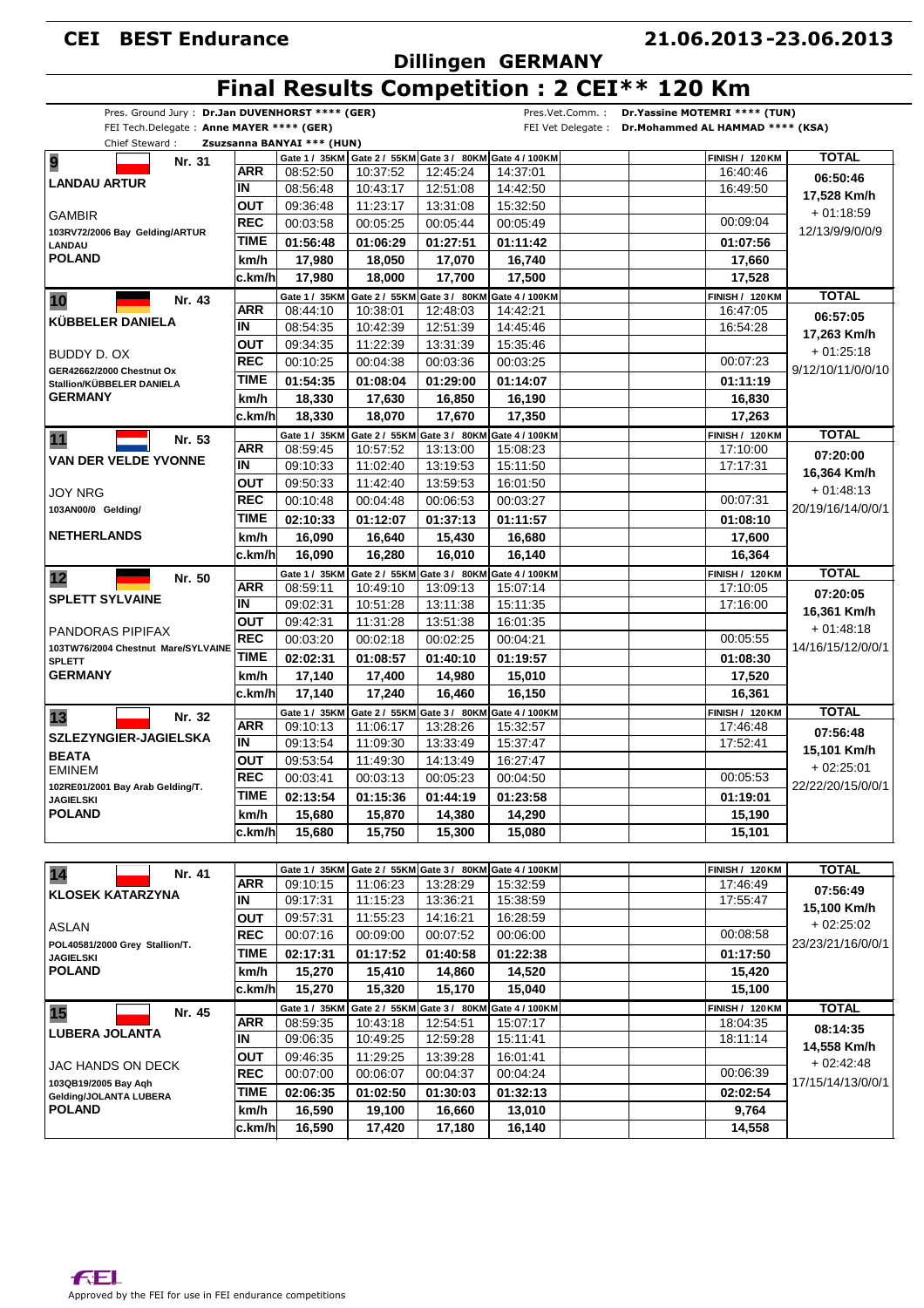# **Dillingen GERMANY**

#### **21.06.2013 23.06.2013 -**

# **Final Results Competition : 2 CEI\*\* 120 Km**

| Pres. Ground Jury: Dr.Jan DUVENHORST **** (GER) |             |                            |           |           | Pres.Vet.Comm. :                                               | Dr. Yassine MOTEMRI **** (TUN)                       |                   |
|-------------------------------------------------|-------------|----------------------------|-----------|-----------|----------------------------------------------------------------|------------------------------------------------------|-------------------|
| FEI Tech.Delegate: Anne MAYER **** (GER)        |             |                            |           |           |                                                                | FEI Vet Delegate : Dr. Mohammed AL HAMMAD **** (KSA) |                   |
| Chief Steward:                                  |             | Zsuzsanna BANYAI *** (HUN) |           |           |                                                                |                                                      |                   |
| 16<br>Nr. 44                                    |             |                            |           |           | Gate 1 / 35KM Gate 2 / 55KM Gate 3 / 80KM Gate 4 / 100KM       | <b>FINISH / 120 KM</b>                               | <b>TOTAL</b>      |
| <b>FRIEDERICH LISELOTT</b>                      | ARR         | 09:37:03                   | 11:42:19  | 14:00:58  | 16:14:17                                                       | 18:18:48                                             | 08:28:48          |
|                                                 | IN          | 09:44:30                   | 11:46:31  | 14:08:19  | 16:20:26                                                       | 18:29:19                                             | 14,151 Km/h       |
| RED FERRARI                                     | <b>OUT</b>  | 10:24:30                   | 12:26:31  | 14:48:19  | 17:10:26                                                       |                                                      | $+02:57:01$       |
| 102OO47/2001 Bay Gelding/LISELOTT               | <b>REC</b>  | 00:07:27                   | 00:04:12  | 00:07:21  | 00:06:09                                                       | 00:10:31                                             | 24/24/22/17/0/0/1 |
| <b>FRIEDERICH</b>                               | TIME        | 02:44:30                   | 01:22:01  | 01:41:48  | 01:32:07                                                       | 01:08:22                                             |                   |
| <b>SWEDEN</b>                                   | km/h        | 12,770                     | 14,630    | 14,730    | 13,030                                                         | 17,550                                               |                   |
|                                                 | c.km/h      | 12,770                     | 13,390    | 13,780    | 13,620                                                         | 14,151                                               |                   |
|                                                 |             | Gate 1 / 35KM              |           |           | Gate 2 / 55KM Gate 3 / 80KM Gate 4 / 100KM                     | <b>FINISH / 120 KM</b>                               | <b>TOTAL</b>      |
| Nr. 57                                          | ARR         | 08:59:57                   | 10:59:40  | 13:19:26  | 14:43:22                                                       | $\sim$                                               |                   |
| <b>HANNES DIETER</b>                            | IN          | 09:07:17                   | 11:07:41  | 13:27:41  | 14:44:34                                                       |                                                      |                   |
|                                                 |             |                            |           |           |                                                                |                                                      | Gate 4            |
| STEIN LINA                                      | <b>OUT</b>  | 09:47:17                   | 11:47:41  | 14:07:41  | 15:34:34                                                       |                                                      | retired           |
| GER42455/2000 Dark Bay Mare/ERNST               | <b>REC</b>  | 00:07:20                   | 00:08:01  | 00:08:15  | 00:01:12                                                       |                                                      |                   |
| <b>RIEMEKASTEN</b>                              | <b>TIME</b> | 02:07:17                   | 01:20:24  | 01:40:00  | 00:36:53                                                       |                                                      |                   |
| <b>GERMANY</b>                                  | km/h        | 16,500                     | 14,930    | 15,000    | 32,540                                                         |                                                      |                   |
|                                                 | c.km/h      | 16,500                     | 15,890    | 15,600    | 17,410                                                         |                                                      |                   |
|                                                 |             |                            |           |           | Gate 1 / 35KM Gate 2 / 55KM Gate 3 / 80KM Gate 4 / 100KM       | <b>FINISH / 120 KM</b>                               | <b>TOTAL</b>      |
| Nr. 56                                          | <b>ARR</b>  | 08:48:57                   | 10:30:05  | 12:50:05  |                                                                |                                                      |                   |
| <b>HAAS PILBORG PATRICIA</b>                    | IN          | 08:50:56                   | 10:32:41  | 12:54:08  | $\sim 10$                                                      |                                                      |                   |
|                                                 | ΟUΤ         | 09:30:56                   | 11:12:41  | 13:34:08  |                                                                |                                                      | Gate 3            |
| PREETI                                          | <b>REC</b>  |                            |           |           |                                                                |                                                      | lame              |
| DEN40751/1999 Grey Arab-mix                     |             | 00:01:59                   | 00:02:36  | 00:04:03  |                                                                |                                                      |                   |
| <b>Mare/PATRICIA HAAS PILBORG</b>               | TIME        | 01:50:56                   | 01:01:45  | 01:41:27  |                                                                |                                                      |                   |
| <b>DENMARK</b>                                  | km/h        | 18,930                     | 19,430    | 14,790    |                                                                |                                                      |                   |
|                                                 | ∣c.km/h     | 18,930                     | 19,110    | 17,510    |                                                                |                                                      |                   |
| Nr. 48                                          |             |                            |           |           | Gate 1 / 35KM Gate 2 / 55KM Gate 3 / 80KM Gate 4 / 100KM       | <b>FINISH / 120 KM</b>                               | <b>TOTAL</b>      |
|                                                 | ARR         | 08:52:36                   | 10:37:37  | 12:53:29  |                                                                | $\sim 10$                                            |                   |
| <b>MILLER-COLLMANN NATALIE</b>                  | ĪÑ          | 08:55:33                   | 10:40:50  | 12:56:48  | $\sim 10$                                                      |                                                      | Gate 3            |
|                                                 | <b>OUT</b>  | 09:35:33                   | 11:20:50  | 13:36:48  |                                                                |                                                      |                   |
| ISKANDER CH                                     | <b>REC</b>  | 00:02:57                   | 00:03:13  | 00:03:19  |                                                                |                                                      | lame              |
| 103EP26/2002 Grey Gelding/BOBSIN                |             |                            |           |           |                                                                |                                                      |                   |
| <b>SONJA</b>                                    | TIME        | 01:55:33                   | 01:05:17  | 01:35:58  |                                                                |                                                      |                   |
| <b>SWITZERLAND</b>                              | km/h        | 18,170                     | 18,380    | 15,630    |                                                                |                                                      |                   |
|                                                 | c.km/h      | 18,170                     | 18,250    | 17,340    |                                                                |                                                      |                   |
| Nr. 42                                          |             | Gate 1 / 35KM              |           |           | Gate 2 / 55KM Gate 3 / 80KM Gate 4 / 100KM                     | <b>FINISH / 120 KM</b>                               | <b>TOTAL</b>      |
|                                                 | ARR         | 08:58:49                   | 10:49:17  | 12:54:55  |                                                                | $\sim 10$                                            |                   |
| <b>KOPPE VEIT</b>                               | IN          | 09:06:48                   | 10:56:26  | 12:59:14  | $\sim$ $\pm$                                                   |                                                      | Gate 3            |
|                                                 | <b>OUT</b>  | 09:46:48                   | 11:36:26  | 13:39:14  |                                                                |                                                      | lame              |
| FILOU ROUGE                                     | <b>REC</b>  | 00:07:59                   | 00:07:09  | 00:04:19  |                                                                |                                                      |                   |
| 103GA63/2003 Chestnut Trakehner / De            | <b>TIME</b> | 02:06:48                   | 01:09:38  | 01:22:48  |                                                                |                                                      |                   |
| Gelding/FRANZISKA KOPPE                         |             |                            |           |           |                                                                |                                                      |                   |
| <b>GERMANY</b>                                  | km/h        | 16,560                     | 17,230    | 18,120    |                                                                |                                                      |                   |
|                                                 | c.km/h      | 16,560                     | 16,800    | 17,190    |                                                                |                                                      |                   |
| Nr. 37                                          |             |                            |           |           | Gate 1 / 35KM Gate 2 / 55KM Gate 3 / 80KM Gate 4 / 100KM       | <b>FINISH / 120 KM</b>                               | <b>TOTAL</b>      |
|                                                 | ARR         | 08:59:32                   | 10:57:52  | 13:12:57  |                                                                | $\sim$ $\sim$                                        |                   |
| <b>SLOOTS DAPHNE</b>                            | IN          | 09:10:40                   | 11:02:47  | 13:19:54  | $\sim 10$                                                      |                                                      | Gate 3            |
|                                                 | <b>OUT</b>  | 09:50:40                   | 11:42:47  | 13:59:54  |                                                                |                                                      | lame              |
| <b>JOY PROMETHA</b>                             | <b>REC</b>  | 00:11:08                   | 00:04:55  | 00:06:57  |                                                                |                                                      |                   |
| 103IR97/0 Mare/                                 | TIME        | 02:10:40                   | 01:12:07  | 01:37:07  |                                                                |                                                      |                   |
| <b>NETHERLANDS</b>                              | km/h        | 16,070                     | 16,640    | 15,450    |                                                                |                                                      |                   |
|                                                 |             |                            |           |           |                                                                |                                                      |                   |
|                                                 | c.km/hl     | 16,070                     | 16.270    | 16,010    |                                                                |                                                      |                   |
| Nr. 54                                          |             | Gate 1 / 35KM              |           |           | Gate 2 / 55KM Gate 3 / 80KM Gate 4 / 100KM                     | <b>FINISH / 120 KM</b>                               | <b>TOTAL</b>      |
| <b>ZEHACZEK VANESSA</b>                         | ARR         | 08:58:24                   | 10:54:37  | 13:24:56  |                                                                | $\sim 1$                                             |                   |
|                                                 | IN          | 09:02:32                   | 10:59:12  | 13:31:03  | $\sim 10$                                                      |                                                      | Gate 3            |
| <b>BLAUFICHTE XX</b>                            | <b>OUT</b>  | 09:42:32                   | 11:39:12  | 14:11:03  |                                                                |                                                      | retired           |
| 102WC29/2002 Bay T.B. Mare/VANESSA              | REC         | 00:04:08                   | 00:04:35  | 00:06:07  |                                                                |                                                      |                   |
| <b>ZEHACZEK</b>                                 | TIME        | 02:02:32                   | 01:16:40  | 01:51:51  |                                                                |                                                      |                   |
| <b>GERMANY</b>                                  | km/h        | 17,140                     | 15,650    | 13,410    |                                                                |                                                      |                   |
|                                                 | c.km/h      | 17,140                     | 16,570    | 15,430    |                                                                |                                                      |                   |
|                                                 |             |                            |           |           |                                                                |                                                      |                   |
| Nr. 46                                          |             |                            |           |           | Gate 1 / 35KM   Gate 2 / 55KM   Gate 3 / 80KM   Gate 4 / 100KM | <b>FINISH / 120 KM</b>                               | <b>TOTAL</b>      |
| LUI MARTINA                                     | ARR         | 08:50:21                   |           |           |                                                                | $\sim 10$                                            |                   |
|                                                 | IN          | 08:56:12                   | $\sim 10$ | $\sim 10$ | $\sim 10$                                                      |                                                      | Gate 1            |
| JAUNTY AIR                                      | ΟUΤ         | 09:36:12                   |           |           |                                                                |                                                      | lame              |
| ITA42081/0 Gelding/                             | <b>REC</b>  | 00:05:51                   |           |           |                                                                |                                                      |                   |
|                                                 | TIME        | 01:56:12                   |           |           |                                                                |                                                      |                   |
| <b>ITALY</b>                                    | km/h        | 18,070                     |           |           |                                                                |                                                      |                   |
|                                                 | c.km/h      | 18,070                     |           |           |                                                                |                                                      |                   |
|                                                 |             |                            |           |           |                                                                |                                                      |                   |

**FEL**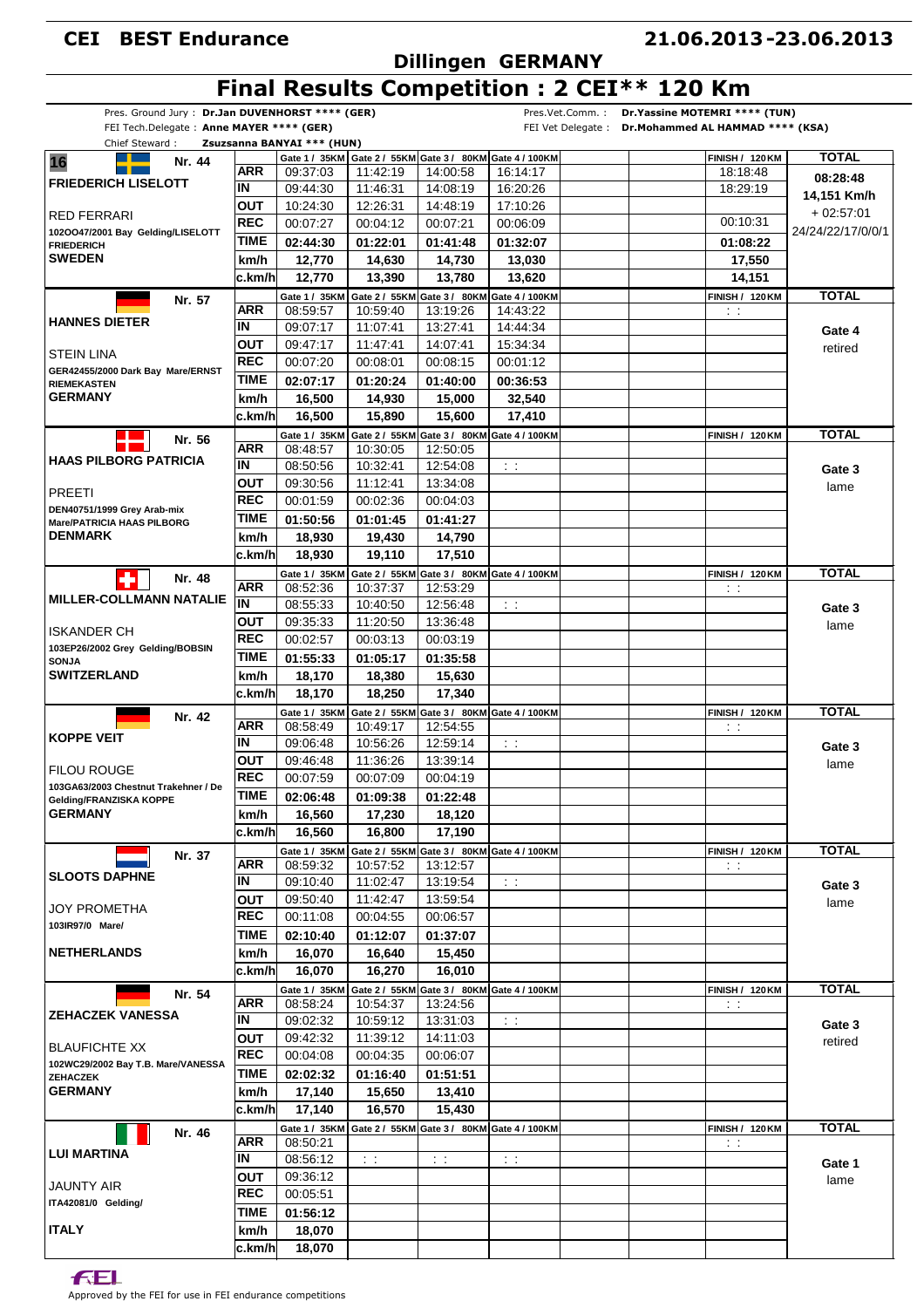### **Dillingen GERMANY**

#### **21.06.2013 23.06.2013 -**

# **Final Results Competition : 2 CEI\*\* 120 Km**

|          | Pres. Ground Jury: Dr.Jan DUVENHORST **** (GER) |
|----------|-------------------------------------------------|
|          | FEI Tech.Delegate: Anne MAYER **** (GER)        |
| ________ | _ _ _ _ _ _ _ _ _ _ _ _ _                       |

Pres.Vet.Comm. : **Dr.Yassine MOTEMRI \*\*\*\* (TUN)**

FEI Vet Delegate : **Dr.Mohammed AL HAMMAD \*\*\*\* (KSA)**

| Chief Steward :               |             | Zsuzsanna BANYAI *** (HUN) |          |                             |                                                                |                 |                   |
|-------------------------------|-------------|----------------------------|----------|-----------------------------|----------------------------------------------------------------|-----------------|-------------------|
| Nr. 49                        |             |                            |          |                             | Gate 1 / 35KM   Gate 2 / 55KM   Gate 3 / 80KM   Gate 4 / 100KM | FINISH / 120 KM | <b>TOTAL</b>      |
|                               | <b>ARR</b>  | 08:58:28                   |          |                             |                                                                | $\sim$<br>. .   | ∗                 |
| <b>INONNENMACHER BETTINA</b>  | İIN         | 09:01:08                   | 10:09:06 | $\cdots$<br>$\cdot$ $\cdot$ | $\cdot$ $\cdot$<br>. .                                         |                 |                   |
| IMAGDAN CASANOVA              | <b>IOUT</b> | 09:41:08                   | 10:49:06 |                             |                                                                |                 | stopped on course |
| HUN40610/2001 Bay Shagya Arab | <b>REC</b>  | 00:02:40                   | 10:09:06 |                             |                                                                |                 | L2                |
| Gelding/BETTINA NONNENMACHER  | <b>TIME</b> | 02:01:08                   | 00:27:58 |                             |                                                                |                 |                   |
| <b>GERMANY</b>                | km/h        | 17.340                     | 42.910   |                             |                                                                |                 |                   |
|                               | lc.km/hl    | 17.340                     | 22,130   |                             |                                                                |                 |                   |

Endurance-Software by Ing. H.Grinschgl info@endurance-timing.info printed: 01.07.2013 / 22.30.22





Approved by the FEI for use in FEI endurance competitions

*Endurance Team Styria*  ® Timing Solutions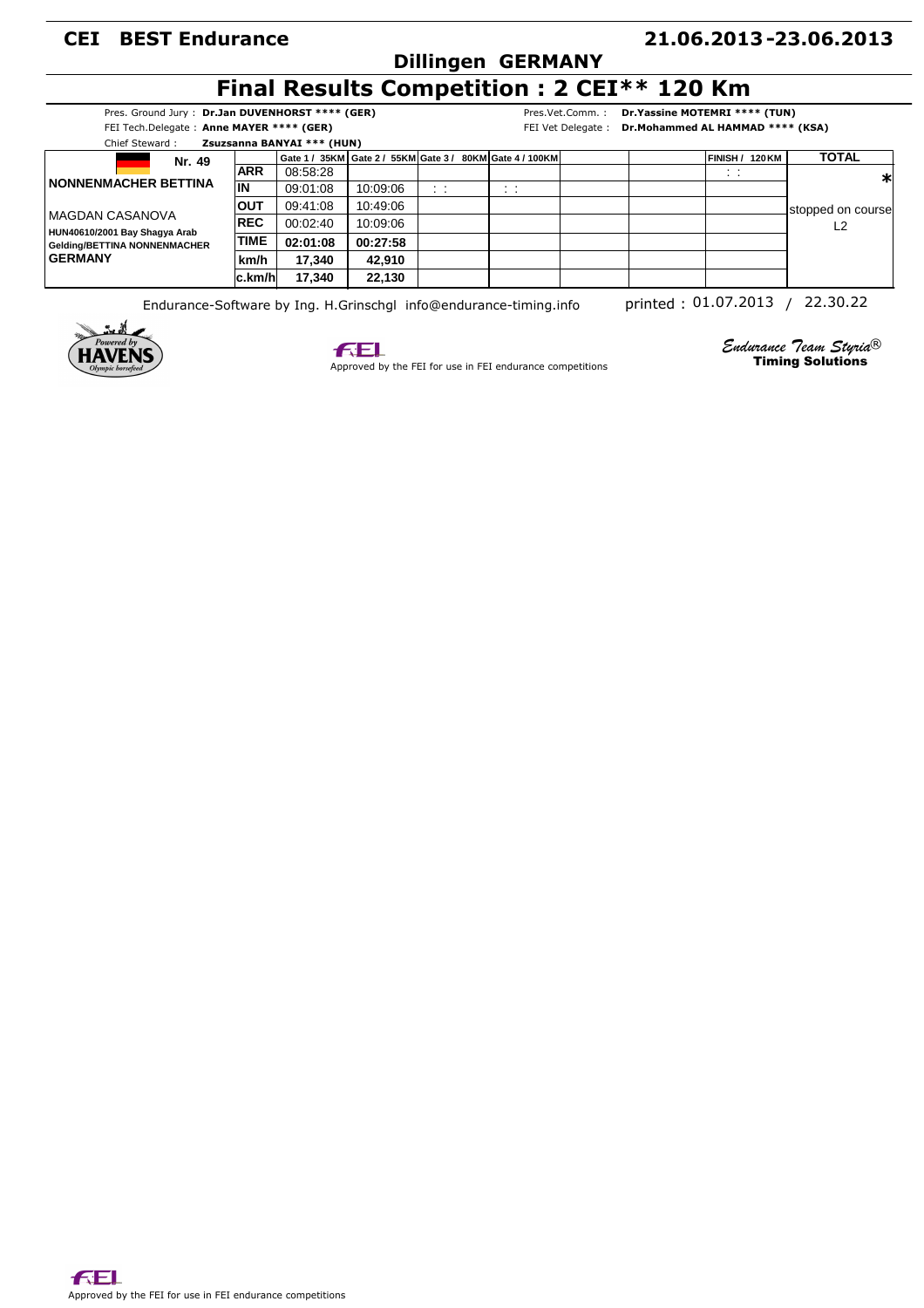### **Dillingen GERMANY**

## **Final Results Competition : 3 CEI\* 80 Km**

| FEI Tech.Delegate: Anne MAYER **** (GER)                   |        |             | Pres. Ground Jury: Dr.Jan DUVENHORST **** (GER) |                             | Pres.Vet.Comm.: Dr.Yassine MOTEMRI **** (TUN)<br>FEI Vet Delegate : Dr. Mohammed AL HAMMAD **** (KSA) |                      |                 |
|------------------------------------------------------------|--------|-------------|-------------------------------------------------|-----------------------------|-------------------------------------------------------------------------------------------------------|----------------------|-----------------|
| Chief Steward:                                             |        |             | Zsuzsanna BANYAI *** (HUN)                      |                             |                                                                                                       |                      |                 |
| $\overline{\mathbf{1}}$                                    | Nr. 30 |             |                                                 | Gate 1 / 35KM Gate 2 / 60KM |                                                                                                       | FINISH / 80 KM       | <b>TOTAL</b>    |
| <b>ALI MUSAFER</b>                                         |        | <b>ARR</b>  | 09:32:10                                        | 11:19:53                    |                                                                                                       | 12:51:45             | 03:31:45        |
|                                                            |        | IN          | 09:35:55                                        | 11:22:08                    |                                                                                                       | 12:59:54             | 22,668 Km/h     |
| NIB DJOOK STAR                                             |        | OUT         | 10:15:55                                        | 12:02:08                    |                                                                                                       | 00:08:09             |                 |
| 104AR59/0 /                                                |        | REC         | 00:03:45                                        | 00:02:15                    |                                                                                                       |                      | 2/3/0/0/0/0/1   |
|                                                            |        | TIME        | 01:35:55                                        | 01:06:13                    |                                                                                                       | 00:49:37             |                 |
| <b>BAHRAIN</b>                                             |        | km/h        | 21,890                                          | 22,650                      |                                                                                                       | 24,190               |                 |
|                                                            |        | c.km/hl     | 21,890                                          | 22,200                      |                                                                                                       | 22,668               |                 |
| $\overline{\mathbf{2}}$                                    | Nr. 20 |             | Gate 1 / 35KM                                   | Gate 2 / 60KM               |                                                                                                       | FINISH / 80 KM       | <b>TOTAL</b>    |
| <b>JAFFAR MERZA</b>                                        |        | ARR         | 09:32:14                                        | 11:19:50                    |                                                                                                       | 12:51:46             | 03:31:46        |
|                                                            |        | IN          | 09:34:04                                        | 11:22:36                    |                                                                                                       | 12:59:46             | 22,666 Km/h     |
| <b>FINDYX DELCOR</b>                                       |        | OUT         | 10:14:04                                        | 12:02:36                    |                                                                                                       |                      | $+00:00:01$     |
| $/0$ /                                                     |        | <b>REC</b>  | 00:01:50                                        | 00:02:46                    |                                                                                                       | 00:08:00             | 1/4/0/0/0/0/2   |
|                                                            |        | TIME        | 01:34:04                                        | 01:08:32                    |                                                                                                       | 00:49:10             |                 |
| <b>BAHRAIN</b>                                             |        | km/h        | 22,320                                          | 21,890                      |                                                                                                       | 24,410               |                 |
|                                                            |        | c.km/h      | 22,320                                          | 22,140                      |                                                                                                       | 22,666               |                 |
| $\overline{\mathbf{3}}$                                    | Nr. 93 |             | Gate 1 / 35KM                                   | Gate 2 / 60KM               |                                                                                                       | FINISH / 80 KM       | <b>TOTAL</b>    |
| <b>SCHWEDLER CONNY</b>                                     |        | <b>ARR</b>  | 09:44:40                                        | 11:47:02                    |                                                                                                       | 13:26:49             | 04:06:49        |
|                                                            |        | ΙN          | 09:46:07                                        | 11:48:33                    |                                                                                                       | 13:33:15             | 19,448 Km/h     |
| <b>SIRHAEL</b>                                             |        | OUT         | 10:26:07                                        | 12:28:33                    |                                                                                                       |                      | $+00.35.04$     |
| 103DJ77/2002 Bay Av Mare/                                  |        | <b>REC</b>  | 00:01:27                                        | 00:01:31                    |                                                                                                       | 00:06:26             | 3/5/0/0/0/0/3   |
|                                                            |        | TIME        | 01:46:07                                        | 01:22:26                    |                                                                                                       | 00:58:16             |                 |
| <b>GERMANY</b>                                             |        | km/h        | 19,790                                          | 18,200                      |                                                                                                       | 20,590               |                 |
|                                                            |        | c.km/h      | 19,790                                          | 19,090                      |                                                                                                       | 19,448               |                 |
| 4                                                          | Nr. 81 |             |                                                 | Gate 1 / 35KM Gate 2 / 60KM |                                                                                                       | FINISH / 80 KM       | <b>TOTAL</b>    |
| <b>DÜRLER RALPH</b>                                        |        | ARR         | 09:51:53                                        | 12:00:51                    |                                                                                                       | 13:36:01             | 04:16:01        |
|                                                            |        | IN          | 09:54:03                                        | 12:03:05                    |                                                                                                       | 13:38:43             | 18,749 Km/h     |
| <b>SCALA DU FAUSSET</b>                                    |        | ΟUΤ         | 10:34:03                                        | 12:43:05                    |                                                                                                       |                      | $+00:44:16$     |
| 103VQ47/2006 Bay Mare/DÜRLER                               |        | <b>REC</b>  | 00:02:10                                        | 00:02:14                    |                                                                                                       | 00:02:42             | 5/7/0/0/0/0/4   |
| <b>RALPH</b>                                               |        | <b>TIME</b> | 01:54:03                                        | 01:29:02                    |                                                                                                       | 00:52:56             |                 |
| <b>SWITZERLAND</b>                                         |        | km/h        | 18,410                                          | 16,850                      |                                                                                                       | 22,670               |                 |
|                                                            |        | c.km/h      | 18,410                                          | 17,730                      |                                                                                                       | 18,749               |                 |
| 5                                                          | Nr. 82 |             |                                                 | Gate 1 / 35KM Gate 2 / 60KM |                                                                                                       | FINISH / 80 KM       | <b>TOTAL</b>    |
| $\mathbb{R}^+$                                             |        | <b>ARR</b>  | 09:51:51                                        | 12:01:11                    |                                                                                                       | 13:45:57             | 04:25:57        |
| <b>SUPEKOVA LUCIA</b>                                      |        | IN          | 09:54:09                                        | 12:03:59                    |                                                                                                       | 13:49:57             | 18,049 Km/h     |
|                                                            |        | ΟUΤ         | 10:34:09                                        | 12:43:59                    |                                                                                                       |                      | $+00.54.12$     |
| <b>PEREVENT</b>                                            |        | <b>REC</b>  | 00:02:18                                        | 00:02:48                    |                                                                                                       | 00:04:00             |                 |
| 103TK75/2006 Chestnut Arab<br>Gelding/JSKPS Farm SVATY JUR |        |             | TIME 01:54:09                                   | 01:29:50                    |                                                                                                       | 01:01:58             | 6/8/0/0/0/0/5   |
| <b>SLOWAKIA</b>                                            |        | km/h        | 18,400                                          | 16,700                      |                                                                                                       | 19.370               |                 |
|                                                            |        | c.km/h      | 18,400                                          | 17,650                      |                                                                                                       | 18,049               |                 |
|                                                            |        |             | Gate 1 / 35KM                                   | Gate 2 / 60KM               |                                                                                                       | FINISH / 80 KM       | <b>TOTAL</b>    |
| 6                                                          | Nr. 95 | <b>ARR</b>  | 09:55:27                                        | 12:00:50                    |                                                                                                       | 13:48:21             |                 |
| <b>VOGT ALEXANDRA</b>                                      |        | IN          | 09:58:01                                        | 12:04:08                    |                                                                                                       | 13:51:29             | 04:28:21        |
|                                                            |        | OUT         | 10:38:01                                        | 12:44:08                    |                                                                                                       |                      | 17,887 Km/h     |
| STELLA NANNI BINT SHIR HA                                  |        | <b>REC</b>  | 00:02:34                                        | 00:03:18                    |                                                                                                       | 00:03:08             | $+00.56.36$     |
| 103WE57/2006 Bay Mare/ALEXANDRA<br><b>VOGT</b>             |        | <b>TIME</b> | 01:58:01                                        | 01:26:07                    |                                                                                                       | 01:04:13             | 7/9/0/0/0/0/6   |
| <b>GERMANY</b>                                             |        | km/h        | 17,790                                          | 17,420                      |                                                                                                       | 18,690               |                 |
|                                                            |        | c.km/h      | 17,790                                          | 17,640                      |                                                                                                       | 17,887               |                 |
|                                                            |        |             | Gate 1 / 35KM                                   | Gate 2 / 60KM               |                                                                                                       | FINISH / 80 KM       | <b>TOTAL</b>    |
| $\overline{\mathbf{z}}$                                    | Nr. 87 | <b>ARR</b>  | 10:06:55                                        | 12:21:44                    |                                                                                                       | 14:00:54             |                 |
| <b>GRELL MAIKE</b>                                         |        | IN          | 10:17:51                                        | 12:28:48                    |                                                                                                       | 14:09:48             | 04:40:54        |
|                                                            |        | <b>OUT</b>  | 10:57:51                                        | 13:08:48                    |                                                                                                       |                      | 17,088 Km/h     |
| CATCH ME IF YOU CAN 22                                     |        | <b>REC</b>  | 00:10:56                                        | 00:07:04                    |                                                                                                       | 00:08:54             | $+01:09:09$     |
| 103XT75/2007 Chestnut Arab. Partbred                       |        | <b>TIME</b> | 02:17:51                                        | 01:30:57                    |                                                                                                       | 00:52:06             | 12/12/0/0/0/0/7 |
| <b>Gelding/MAIKE GRELL</b><br><b>GERMANY</b>               |        |             |                                                 |                             |                                                                                                       |                      |                 |
|                                                            |        | km/h        | 15,230                                          | 16,490                      |                                                                                                       | 23,030               |                 |
|                                                            |        | c.km/hl     | 15,230                                          | 15,730                      |                                                                                                       | 17,088               |                 |
| $\overline{\mathbf{8}}$                                    | Nr. 89 | <b>ARR</b>  | Gate 1 / 35KM                                   | Gate 2 / 60KM               |                                                                                                       | FINISH / 80 KM       | <b>TOTAL</b>    |
| <b>DORN KATHARINA</b>                                      |        | IN          | 10:10:32<br>10:12:44                            | 12:21:45<br>12:24:37        |                                                                                                       | 14:10:25<br>14:16:37 | 04:50:25        |
|                                                            |        |             |                                                 |                             |                                                                                                       |                      | 16,528 Km/h     |
| <b>MOSRI AL DAHAB</b>                                      |        | <b>OUT</b>  | 10:52:44                                        | 13:04:37                    |                                                                                                       | 00:06:12             | $+01:18:40$     |
| 103JB12/0 Stallion/                                        |        | <b>REC</b>  | 00:02:12                                        | 00:02:52                    |                                                                                                       |                      | 10/10/0/0/0/0/8 |
|                                                            |        | <b>TIME</b> | 02:12:44                                        | 01:31:53                    |                                                                                                       | 01:05:48             |                 |
| <b>GERMANY</b>                                             |        | km/h        | 15,820                                          | 16,330                      |                                                                                                       | 18,240               |                 |
|                                                            |        | c.km/h      | 15,820                                          | 16,030                      |                                                                                                       | 16,528               |                 |

**FEL**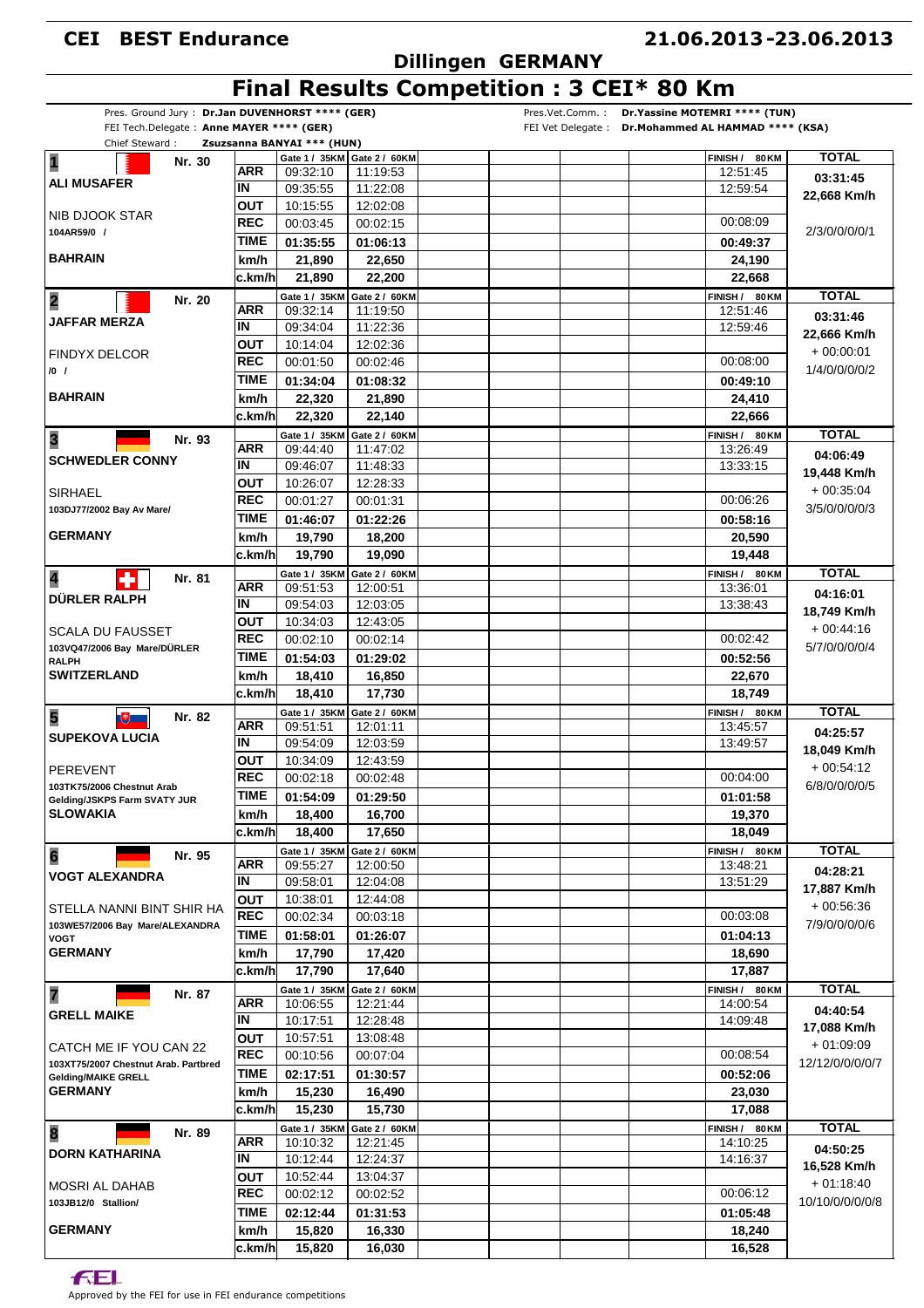# **Dillingen GERMANY**

#### **21.06.2013 23.06.2013 -**

# **Final Results Competition : 3 CEI\* 80 Km**

| Pres. Ground Jury: Dr.Jan DUVENHORST **** (GER)<br>FEI Tech.Delegate: Anne MAYER **** (GER)<br>Chief Steward: |                   | Zsuzsanna BANYAI *** (HUN) |                             | Pres.Vet.Comm.:<br>FEI Vet Delegate: | Dr. Yassine MOTEMRI **** (TUN)<br>Dr.Mohammed AL HAMMAD **** (KSA) |                            |                  |
|---------------------------------------------------------------------------------------------------------------|-------------------|----------------------------|-----------------------------|--------------------------------------|--------------------------------------------------------------------|----------------------------|------------------|
|                                                                                                               |                   |                            | Gate 1 / 35KM Gate 2 / 60KM |                                      |                                                                    | FINISH /                   | <b>TOTAL</b>     |
| 9<br>Nr. 86                                                                                                   | <b>ARR</b>        | 10:10:50                   | 12:21:46                    |                                      |                                                                    | 80 KM<br>14:10:27          |                  |
| <b>FALKE-SCHMIDT KATRIN</b>                                                                                   | IN                | 10:12:47                   | 12:24:44                    |                                      |                                                                    | 14:16:45                   | 04:50:27         |
| <b>MARIA</b>                                                                                                  | ΟUΤ               | 10:52:47                   | 13:04:44                    |                                      |                                                                    |                            | 16,526 Km/h      |
| LAROGNA                                                                                                       | <b>REC</b>        |                            |                             |                                      |                                                                    | 00:06:18                   | $+01:18:42$      |
| 102ZS84/2000 Bay Trakehner                                                                                    |                   | 00:01:57                   | 00:02:58                    |                                      |                                                                    |                            | 11/11/0/0/0/0/9  |
| Mare/KATRIN MARIA FALKE-SCHMIDT                                                                               | TIME              | 02:12:47                   | 01:31:57                    |                                      |                                                                    | 01:05:43                   |                  |
| <b>GERMANY</b>                                                                                                | km/h              | 15,820                     | 16,310                      |                                      |                                                                    | 18.260                     |                  |
|                                                                                                               | c.km/h            | 15,820                     | 16,020                      |                                      |                                                                    | 16,526                     |                  |
|                                                                                                               |                   |                            |                             |                                      |                                                                    |                            |                  |
| 10<br>Nr. 91                                                                                                  |                   | Gate 1 / 35KM              | Gate 2 / 60KM               |                                      |                                                                    | FINISH /<br>80 KM          | <b>TOTAL</b>     |
|                                                                                                               | <b>ARR</b>        | 10:17:34                   | 12:35:11                    |                                      |                                                                    | 14:30:45                   | 05:10:45         |
| <b>WADEWITZ PAULINE</b>                                                                                       | IN                | 10:20:31                   | 12:37:43                    |                                      |                                                                    | 14:45:52                   | 15,447 Km/h      |
|                                                                                                               | ουτ               | 11:00:31                   | 13:17:43                    |                                      |                                                                    |                            |                  |
| <b>BAREUR KOSSACK OX</b>                                                                                      | <b>REC</b>        | 00:02:57                   | 00:02:32                    |                                      |                                                                    | 00:15:07                   | $+01:39:00$      |
| 103DV78/2003 Chestnut<br><b>Gelding/BETTINA WIRTH</b>                                                         | TIME              | 02:20:31                   | 01:37:12                    |                                      |                                                                    | 01:13:02                   | 13/13/0/0/0/0/10 |
| <b>GERMANY</b>                                                                                                | km/h              | 14,940                     | 15,430                      |                                      |                                                                    | 16,430                     |                  |
|                                                                                                               | c.km/h            | 14,940                     | 15,140                      |                                      |                                                                    | 15,447                     |                  |
|                                                                                                               |                   |                            |                             |                                      |                                                                    |                            |                  |
| 11<br>Nr. 97                                                                                                  | <b>ARR</b>        | Gate 1 / 35KM<br>10:17:44  | Gate 2 / 60KM<br>12:34:33   |                                      |                                                                    | FINISH / 80 KM<br>14:33:29 | <b>TOTAL</b>     |
| <b>WIRTH BETTINA</b>                                                                                          | ΙN                | 10:21:09                   | 12:38:29                    |                                      |                                                                    | 14:45:51                   | 05:13:29         |
|                                                                                                               |                   |                            |                             |                                      |                                                                    |                            | 15,312 Km/h      |
| ABADRAS KOSSACK OX                                                                                            | ουτ               | 11:01:09                   | 13:18:29                    |                                      |                                                                    |                            | $+01:41:44$      |
| 103ZW13/2005 Bay Ox Stallion/BETTINA                                                                          | <b>REC</b>        | 00:03:25                   | 00:03:56                    |                                      |                                                                    | 00:12:22                   | 15/14/0/0/0/0/11 |
| <b>WIRTH</b>                                                                                                  | <b>TIME</b>       | 02:21:09                   | 01:37:20                    |                                      |                                                                    | 01:15:00                   |                  |
| <b>GERMANY</b>                                                                                                | km/h              | 14,880                     | 15,410                      |                                      |                                                                    | 16,000                     |                  |
|                                                                                                               | c.km/h            | 14,880                     | 15,100                      |                                      |                                                                    | 15,312                     |                  |
| 12<br>Nr. 92                                                                                                  |                   |                            | Gate 1 / 35KM Gate 2 / 60KM |                                      |                                                                    | FINISH / 80 KM             | <b>TOTAL</b>     |
|                                                                                                               | <b>ARR</b>        | 10:17:23                   | 12:45:50                    |                                      |                                                                    | 14:36:05                   | 05:16:05         |
| <b>NAUMANN SILVIA</b>                                                                                         | IN                | 10:21:21                   | 12:49:28                    |                                      |                                                                    | 14:40:28                   | 15,186 Km/h      |
|                                                                                                               | ουτ               | 11:01:21                   | 13:29:28                    |                                      |                                                                    |                            |                  |
| SERENITY SHAHAM OX                                                                                            | <b>REC</b>        | 00:03:58                   | 00:03:38                    |                                      |                                                                    | 00:04:23                   | $+01:44:20$      |
| 104AF73/2005 Grey Av/usa<br><b>Stallion/SILVIA NAUMANN</b>                                                    | TIME              | 02:21:21                   | 01:48:07                    |                                      |                                                                    | 01:06:37                   | 16/15/0/0/0/0/12 |
| <b>GERMANY</b>                                                                                                | km/h              | 14,860                     | 13,870                      |                                      |                                                                    | 18,010                     |                  |
|                                                                                                               | c.km/h            | 14,860                     | 14,430                      |                                      |                                                                    | 15,186                     |                  |
|                                                                                                               |                   |                            |                             |                                      |                                                                    |                            |                  |
| Nr. 85<br>13                                                                                                  | <b>ARR</b>        | Gate 1 / 35KM<br>10:17:55  | Gate 2 / 60KM<br>12:49:02   |                                      |                                                                    | FINISH / 80 KM<br>15:02:12 | <b>TOTAL</b>     |
| <b>KROEZ MONIKA</b>                                                                                           | ΙN                | 10:20:55                   | 12:55:07                    |                                      |                                                                    | 15:10:38                   | 05:42:12         |
|                                                                                                               |                   |                            |                             |                                      |                                                                    |                            | 14,027 Km/h      |
| <b>SAMURAI</b>                                                                                                | ουτ<br><b>REC</b> | 11:00:55                   | 13:35:07                    |                                      |                                                                    | 00:08:26                   | $+02:10:27$      |
| 103ZY74/2004 Bay Arabisches Halbblut                                                                          |                   | 00:03:00                   | 00:06:05                    |                                      |                                                                    |                            | 14/16/0/0/0/0/13 |
| Gelding/MONIKA KROEZ                                                                                          | <b>TIME</b>       | 02:20:55                   | 01:54:12                    |                                      |                                                                    | 01:27:05                   |                  |
| <b>GERMANY</b>                                                                                                | km/h              | 14,900                     | 13,130                      |                                      |                                                                    | 13,780                     |                  |
|                                                                                                               | c.km/h            | 14,900                     | 14,110                      |                                      |                                                                    | 14,027                     |                  |
| Nr. 84                                                                                                        |                   | Gate 1 / 35KM              | Gate 2 / 60KM               |                                      |                                                                    | 80 KM<br>FINISH /          | <b>TOTAL</b>     |
| <b>ZIELINSKI RYSZARD</b>                                                                                      | <b>ARR</b>        | 09:54:29                   |                             |                                      |                                                                    |                            |                  |
|                                                                                                               | IN                | 09:58:49                   |                             |                                      |                                                                    |                            | Gate 1           |
|                                                                                                               | <b>OUT</b>        | 10:38:49                   |                             |                                      |                                                                    |                            | lame             |
| <b>NURKA</b>                                                                                                  | <b>REC</b>        | 00:04:20                   |                             |                                      |                                                                    |                            |                  |
| 103ZB68/0 /ZIELINSKA HANNA                                                                                    | TIME              | 01:58:49                   |                             |                                      |                                                                    |                            |                  |
| <b>POLAND</b>                                                                                                 | km/h              | 17,670                     |                             |                                      |                                                                    |                            |                  |
|                                                                                                               | c.km/h            | 17,670                     |                             |                                      |                                                                    |                            |                  |
|                                                                                                               |                   | Gate 1 / 35KM              | Gate 2 / 60KM               |                                      |                                                                    | <b>80 KM</b>               | <b>TOTAL</b>     |
| Nr. 94                                                                                                        | <b>ARR</b>        | 10:03:32                   |                             |                                      |                                                                    | FINISH /<br>$\sim$ 1       |                  |
| <b>LORENCOVA SILVIE</b>                                                                                       | IN                | 10:06:39                   | $\sim$ 1                    |                                      |                                                                    |                            |                  |
|                                                                                                               |                   |                            |                             |                                      |                                                                    |                            | Gate 1           |
| <b>DIPLAYNA</b>                                                                                               | <b>OUT</b>        | 10:46:39                   |                             |                                      |                                                                    |                            | lame             |
| 102PZ85/1997 Bay Arab                                                                                         | <b>REC</b>        | 00:03:07                   |                             |                                      |                                                                    |                            |                  |
| Gelding/REGUTEC LTD.                                                                                          | <b>TIME</b>       | 02:06:39                   |                             |                                      |                                                                    |                            |                  |
| <b>CZECH REPUBLIC</b>                                                                                         | km/h              | 16,580                     |                             |                                      |                                                                    |                            |                  |
|                                                                                                               | c.km/h            | 16,580                     |                             |                                      |                                                                    |                            |                  |
|                                                                                                               |                   |                            |                             |                                      |                                                                    |                            |                  |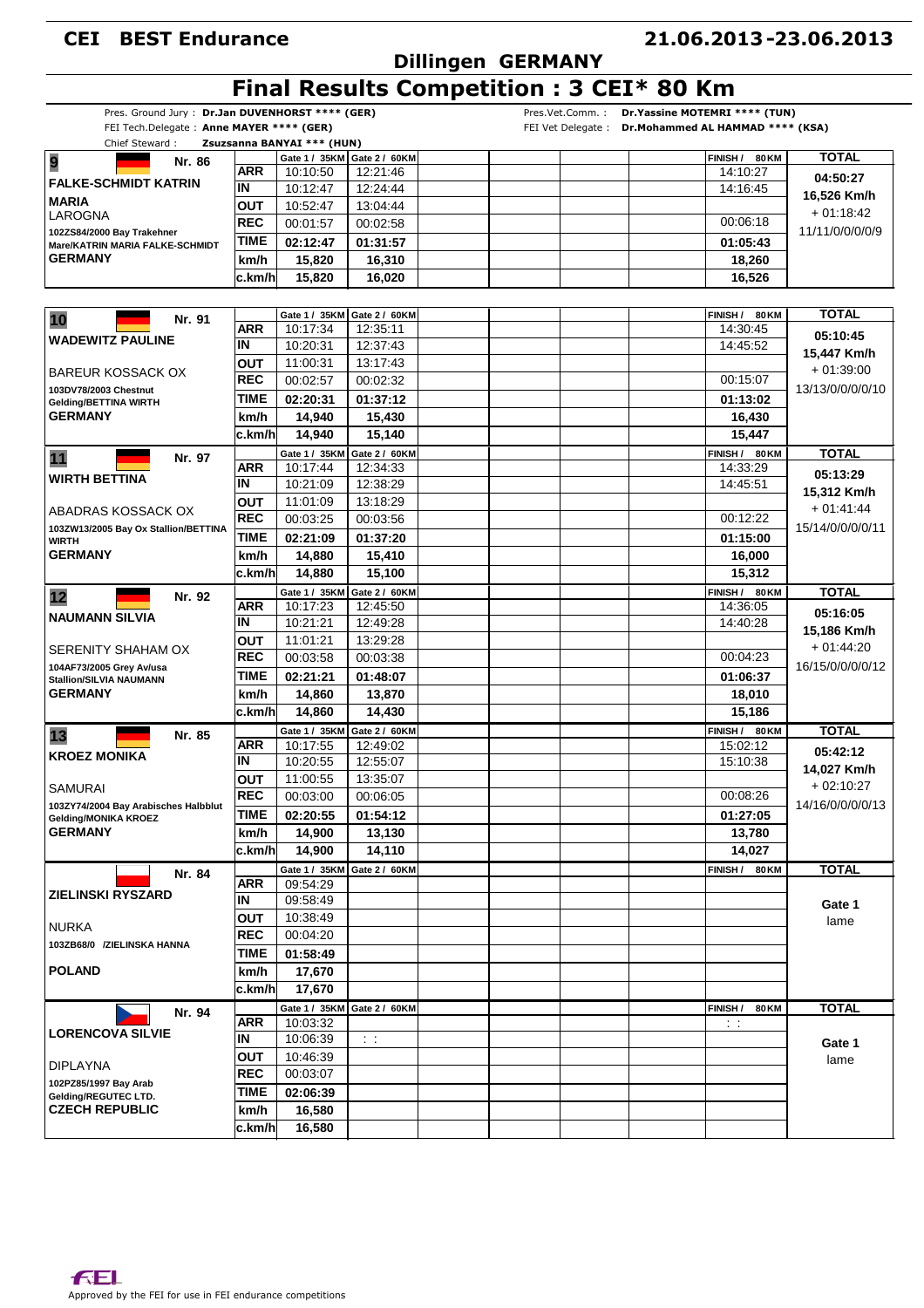### **Dillingen GERMANY**

#### **21.06.2013 23.06.2013 -**

# **Final Results Competition : 3 CEI\* 80 Km**

Pres. Ground Jury : **Dr.Jan DUVENHORST \*\*\*\* (GER)** FEI Tech.Delegate : **Anne MAYER \*\*\*\* (GER)**

Pres.Vet.Comm. : **Dr.Yassine MOTEMRI \*\*\*\* (TUN)**

| FEI Tech.Delegate: Anne MAYER **** (GER)          |             |                            |                             |  | FEI Vet Delegate: Dr.Mohammed AL HAMMAD **** (KSA) |  |  |                                 |                |
|---------------------------------------------------|-------------|----------------------------|-----------------------------|--|----------------------------------------------------|--|--|---------------------------------|----------------|
| Chief Steward:                                    |             | Zsuzsanna BANYAI *** (HUN) |                             |  |                                                    |  |  |                                 |                |
|                                                   | Nr. 90      |                            | Gate 1 / 35KM Gate 2 / 60KM |  |                                                    |  |  | <b>FINISH</b> /<br><b>80 KM</b> | <b>TOTAL</b>   |
|                                                   | <b>ARR</b>  | 09:44:48                   | 11:47:04                    |  |                                                    |  |  | $\sim$ $\sim$<br>$\sim$         |                |
| KOSEL MICHAELA                                    | ΙN          | 09:51:28                   | 11:51:57                    |  |                                                    |  |  |                                 | Gate 2<br>lame |
| IBLACK SHETAN OX                                  | OUT         | 10:31:28                   | 12:31:57                    |  |                                                    |  |  |                                 |                |
|                                                   | <b>REC</b>  | 00:06:40                   | 00:04:53                    |  |                                                    |  |  |                                 |                |
| GER27097/1998 Black Ox<br>Stallion/MICHAELA KOSEL | <b>TIME</b> | 01:51:28                   | 01:20:29                    |  |                                                    |  |  |                                 |                |
| <b>GERMANY</b>                                    | km/h        | 18.840                     | 18.640                      |  |                                                    |  |  |                                 |                |
|                                                   | lc.km/hl    | 18.840                     | 18.750                      |  |                                                    |  |  |                                 |                |

Endurance-Software by Ing. H.Grinschgl info@endurance-timing.info printed: 01.07.2013 / 22.30.47





Approved by the FEI for use in FEI endurance competitions

*Endurance Team Styria*  ® Timing Solutions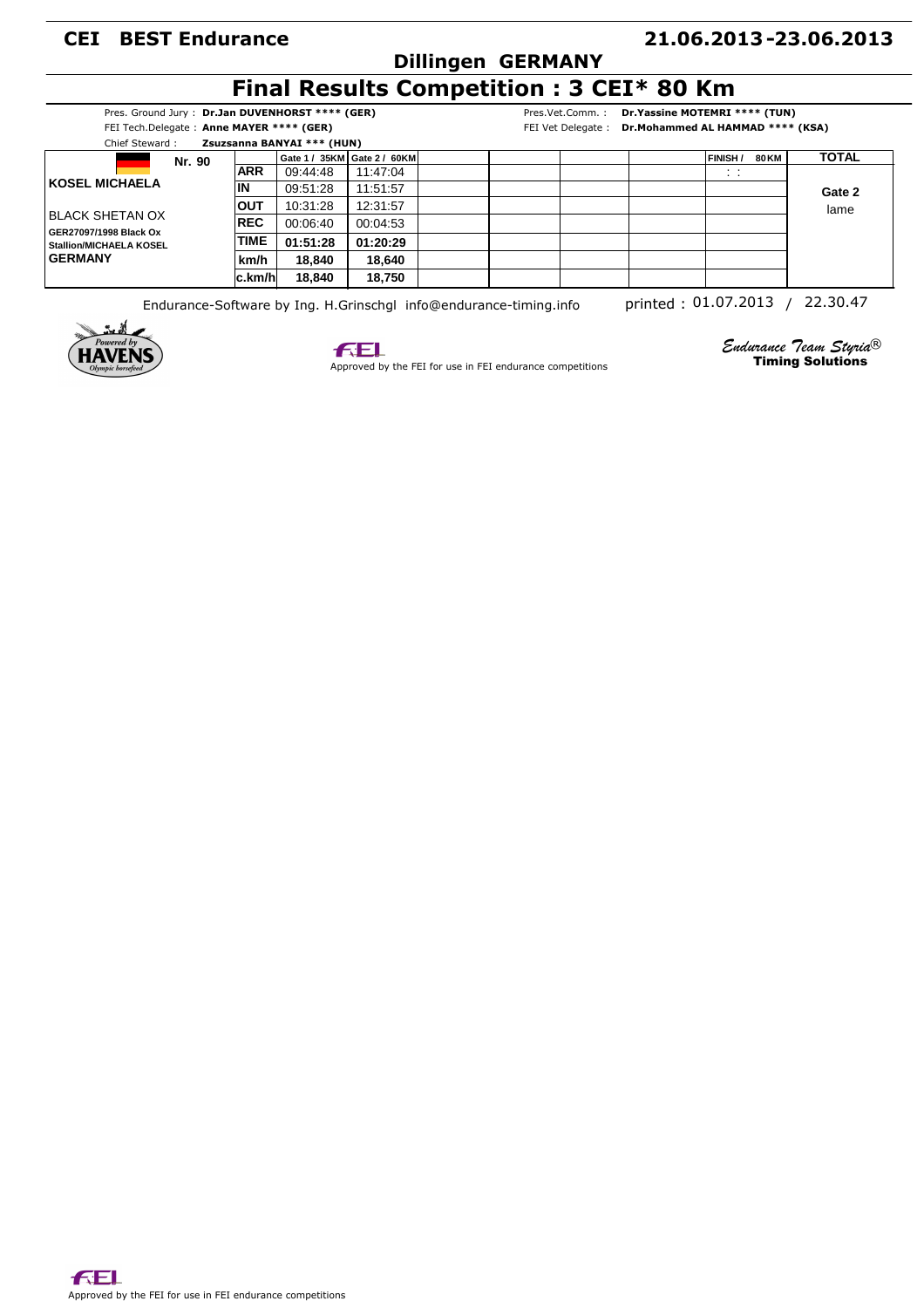#### **Dillingen GERMANY**

#### **21.06.2013 23.06.2013 -**

### **BEST CONDITION - Results**

Pres. Ground Jury : **Dr.Jan DUVENHORST \*\*\*\* (GER)** FEI Tech.Delegate : **Anne MAYER \*\*\*\* (GER)** Chief Steward : **Zsuzsanna BANYAI \*\*\* (HUN)**

Pres.Vet.Comm. : **Dr.Yassine MOTEMRI \*\*\*\* (TUN)** FEI Vet Delegate : **Dr.Mohammed AL HAMMAD \*\*\*\* (KSA)**

#### **Comp.: 1 CEI\*\*\* 160 Km**

**18 ALI HASSAN AL FARIS OMAN**<br>
KILIM DE FIGNOLS / 103FK57 **1001** 0///Gelding

**53,500**

#### **Comp.: 2 CEI\*\* 120 Km**

**52 VAN CAUTER RAPHAEL BELGIUM** OKBA DE CHAUSSY / 102PJ96 2002/Grey//Gelding

**56,330**



*Endurance Team Styria*  Timing Solutions ®



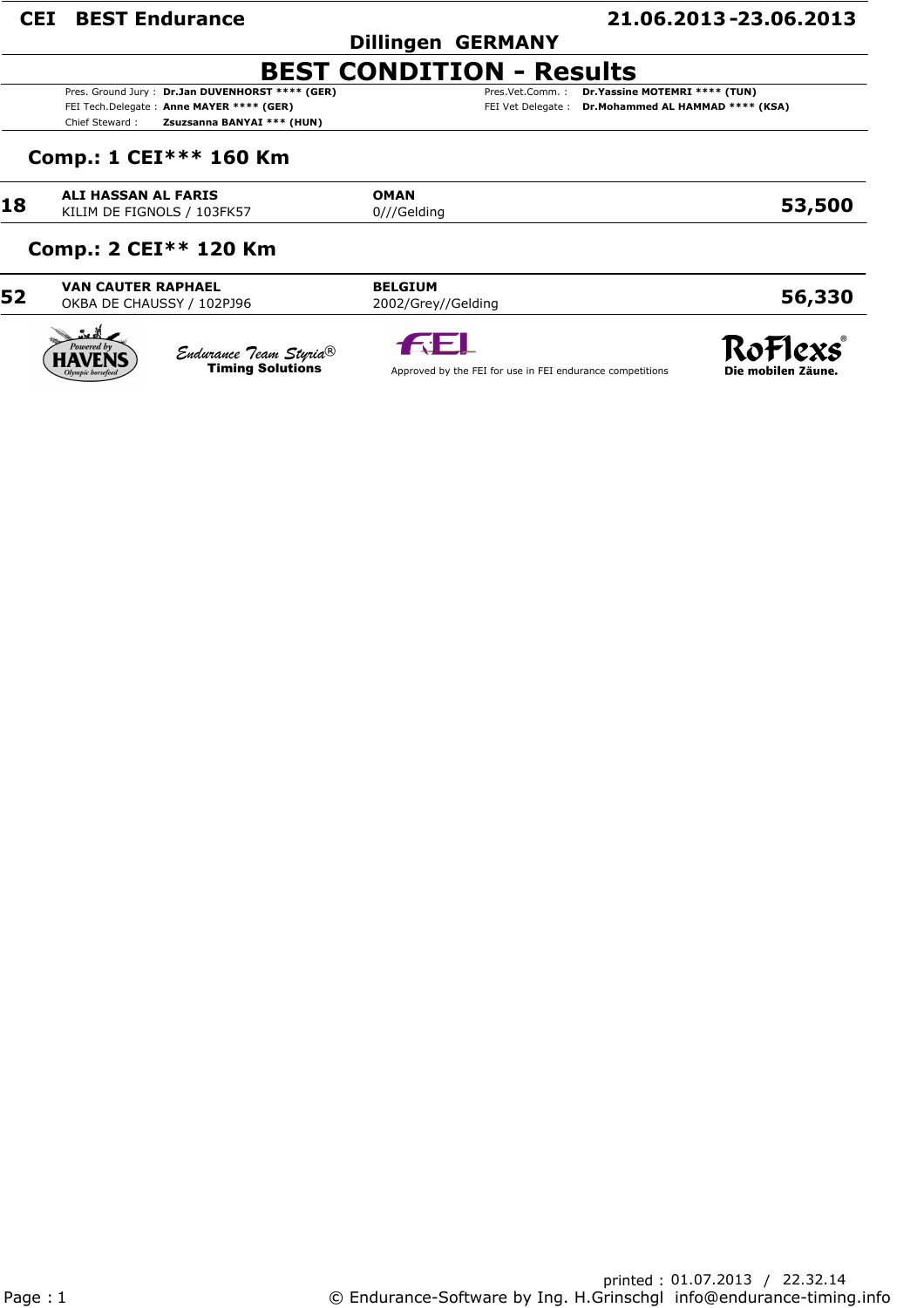Pres. Ground Jury : **Dr.Jan DUVENHORST \*\*\*\* (GER)**

#### **21.06.2013 23.06.2013 -**

#### **Dillingen GERMANY**

### **Non Completion - Report**

Pres.Vet.Comm. : **Dr.Yassine MOTEMRI \*\*\*\* (TUN)** FEI Vet Delegate : **Dr.Mohammed AL HAMMAD \*\*\*\* (KSA)**

|                         | Chief Steward: | FEI Tech.Delegate: Anne MAYER **** (GER)<br>Zsuzsanna BANYAI *** (HUN)                |                       | FEI Vet Delegate: Dr.Mohammed AL HAMMAD **** (KSA)               |
|-------------------------|----------------|---------------------------------------------------------------------------------------|-----------------------|------------------------------------------------------------------|
| $\overline{\mathbf{2}}$ |                | <b>ARNOLD MELANIE</b><br>SHAIKA BINT KHEOMA OX / GER42843 / ADOLF ARNOLD              | <b>GERMANY</b>        | Comp: 1 CEI*** 160 Km<br>lame Gate 5                             |
| 4                       |                | <b>BRETTHAUER-KLEINHANS CLAUDIA</b><br>ALTANA'S SAMARA OX / 102MI05 / CLAUDIA         | <b>GERMANY</b>        | Comp: 1 CEI*** 160 Km<br>lame Gate 5                             |
| 6                       |                | <b>CASALS FORES ORIOL</b><br>RACHEL DE LA CERE / 1030M42 / CASALS FORES, ORIOL        | <b>SPAIN</b>          | Comp: 1 CEI*** 160 Km<br>lame Gate 3                             |
| 10                      |                | <b>WUNDERER HELGA</b><br>ABOU AICHAN / GER26912 / ANGELIKA BRUCKNER                   | <b>AUSTRIA</b>        | Comp: 1 CEI*** 160 Km<br>metabolic Gate 5                        |
| 12                      |                | <b>LUQUE MORAL ALEX</b><br>LOUTERIO DE EO / 103FZ17 / LUQUE MORAL, ALEX               | <b>SPAIN</b>          | Comp: 1 CEI*** 160 Km<br>lame Gate 1                             |
| 16                      |                | AL OWASSI GHANEM<br>VAGABUNDO / POR40562 /                                            | <b>UNITED ARAB</b>    | Comp: 1 CEI*** 160 Km<br>retired Gate 2                          |
| 17                      |                | <b>JADLOVSKY PETR</b><br>RACHEL 4 / 103XA84 / PETR JADLOVSKY                          | <b>CZECH REPUBLIC</b> | Comp: 1 CEI*** 160 Km<br>lame Gate 5                             |
| 19                      |                | <b>MARKERT-BÄUMER SYBILLE</b><br>ESTOPAL ESTOPA OX / 102RD22 / SYBILLE MARKERT-BÄUMER | <b>GERMANY</b>        | Comp: 1 CEI*** 160 Km<br>lame Gate 3                             |
| 21                      |                | <b>GERLOFF CHRISTINA</b><br>PANINO / 103JF70 / CHRISTINA GERLOFF                      | <b>GERMANY</b>        | Comp: 1 CEI*** 160 Km<br>metabolic Gate 4                        |
| 36                      |                | YACOOB YOUSIF YACOOB AL HAMMADI<br>MAGDAN RAYAN / 1030T90 / AL ZAEEM STABLE           | <b>BAHRAIN</b>        | Comp: 1 CEI*** 160 Km<br>lame Gate 5                             |
| 37                      |                | <b>SLOOTS DAPHNE</b><br>JOY PROMETHA / 103IR97 /                                      | <b>NETHERLANDS</b>    | Comp: 2 CEI** 120 Km<br>lame Gate 3                              |
| 40                      |                | MOHAMED HASSAN KHALFAN AL KHATRI<br>CRISTALINA / 103NX70 / AL ASAYEL STABLE           | <b>BAHRAIN</b>        | Comp: 1 CEI*** 160 Km<br>lame Gate 3                             |
| 42                      |                | <b>KOPPE VEIT</b><br>FILOU ROUGE / 103GA63 / FRANZISKA KOPPE                          | <b>GERMANY</b>        | Comp: 2 CEI** 120 Km<br>lame Gate 3                              |
| 46                      |                | <b>LUI MARTINA</b><br>JAUNTY AIR / ITA42081 /                                         | <b>ITALY</b>          | Comp: 2 CEI** 120 Km<br>lame Gate 1                              |
| 48                      |                | <b>MILLER-COLLMANN NATALIE</b><br>ISKANDER CH / 103EP26 / BOBSIN SONJA                | <b>SWITZERLAND</b>    | Comp: 2 CEI** 120 Km<br>lame Gate 3                              |
| 49                      |                | <b>NONNENMACHER BETTINA</b><br>MAGDAN CASANOVA / HUN40610 / BETTINA NONNENMACHER      | <b>GERMANY</b>        | Comp: 2 CEI** 120 Km<br>stopped on course L2                     |
| 54                      |                | <b>ZEHACZEK VANESSA</b><br>BLAUFICHTE XX / 102WC29 / VANESSA ZEHACZEK                 | <b>GERMANY</b>        | Comp: 2 CEI** 120 Km<br>retired Gate 3                           |
| 56                      |                | <b>HAAS PILBORG PATRICIA</b><br>PREETI / DEN40751 / PATRICIA HAAS PILBORG             | <b>DENMARK</b>        | Comp: 2 CEI** 120 Km<br>lame Gate 3                              |
| 57                      |                | <b>HANNES DIETER</b><br>STEIN LINA / GER42455 / ERNST RIEMEKASTEN                     | <b>GERMANY</b>        | Comp: 2 CEI** 120 Km<br>retired Gate 4                           |
| 58                      |                | SH. EBRAHIM BIN MOHAMMED AL KHALIFA<br>DHAB / 103QI14 /                               | <b>BAHRAIN</b>        | Comp: 1 CEI*** 160 Km<br><b>Certificate of Completion 160 Km</b> |
| 59                      |                | SH. MOHAMMED BIN MUBARAK AL KHALIFA BAHRAIN<br>HAPPY JACK / 102VA35 /                 |                       | Comp: 1 CEI*** 160 Km<br>lame Gate 3                             |
| 84                      |                | <b>ZIELINSKI RYSZARD</b><br>NURKA / 103ZB68 / ZIELINSKA HANNA                         | <b>POLAND</b>         | Comp: 3 CEI* 80 Km<br>lame Gate 1                                |
| 90                      |                | <b>KOSEL MICHAELA</b><br>BLACK SHETAN OX / GER27097 / MICHAELA KOSEL                  | <b>GERMANY</b>        | Comp: 3 CEI* 80 Km<br>lame Gate 2                                |
| 94                      |                | <b>LORENCOVA SILVIE</b><br>DIPLAYNA / 102PZ85 / REGUTEC LTD.                          | <b>CZECH REPUBLIC</b> | Comp: 3 CEI* 80 Km<br>lame Gate 1                                |
| 98                      |                | <b>GHANEM AL MARRI ALI</b><br>PACHA DU BOUSQUET / 103AW07 /                           | <b>UNITED ARAB</b>    | Comp: 1 CEI*** 160 Km<br>retired Gate 1                          |

printed : 01.07.2013 / 22.31.42 Page : 1 © Endurance-Software by Ing. H.Grinschgl info@endurance-timing.info